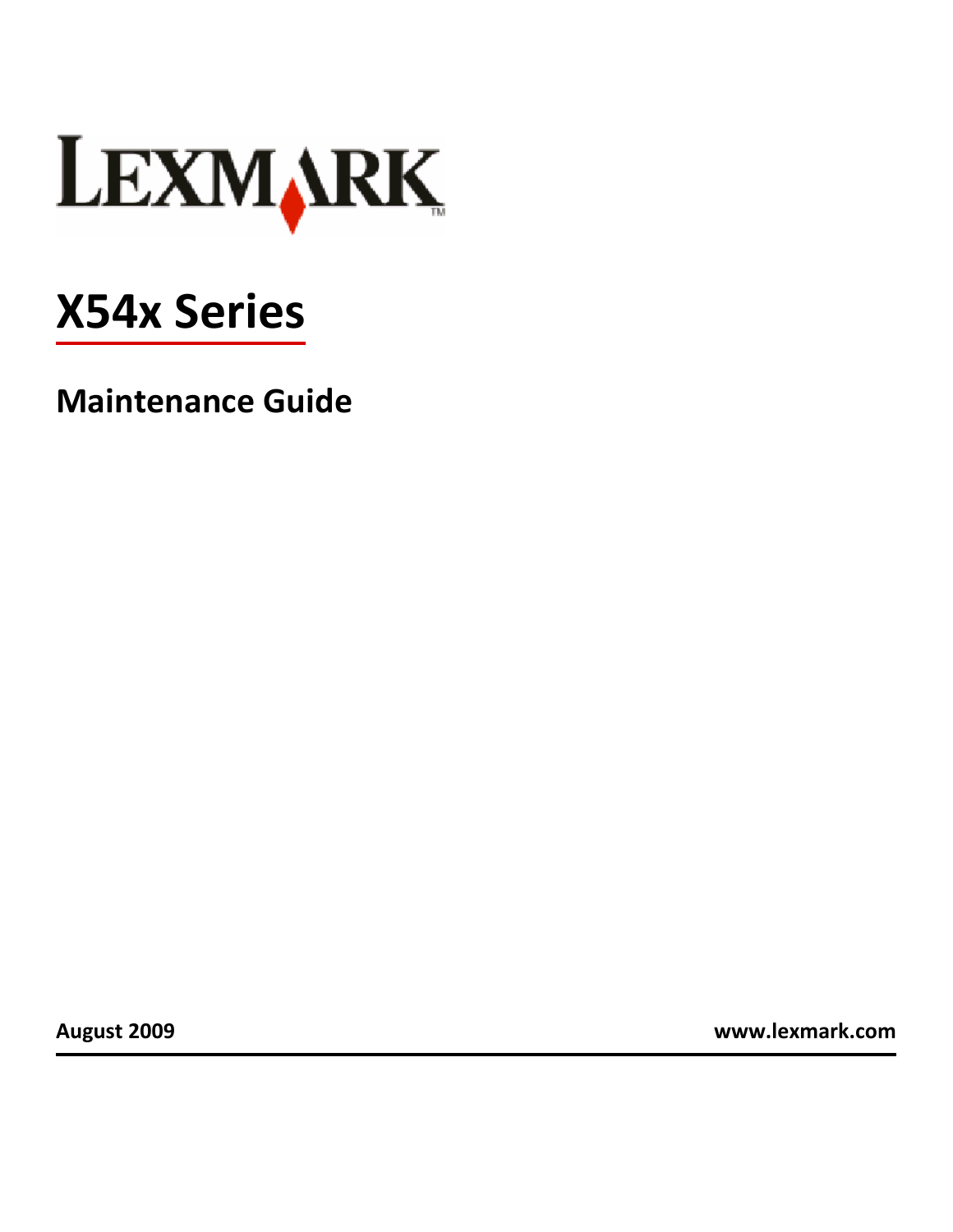# **Contents**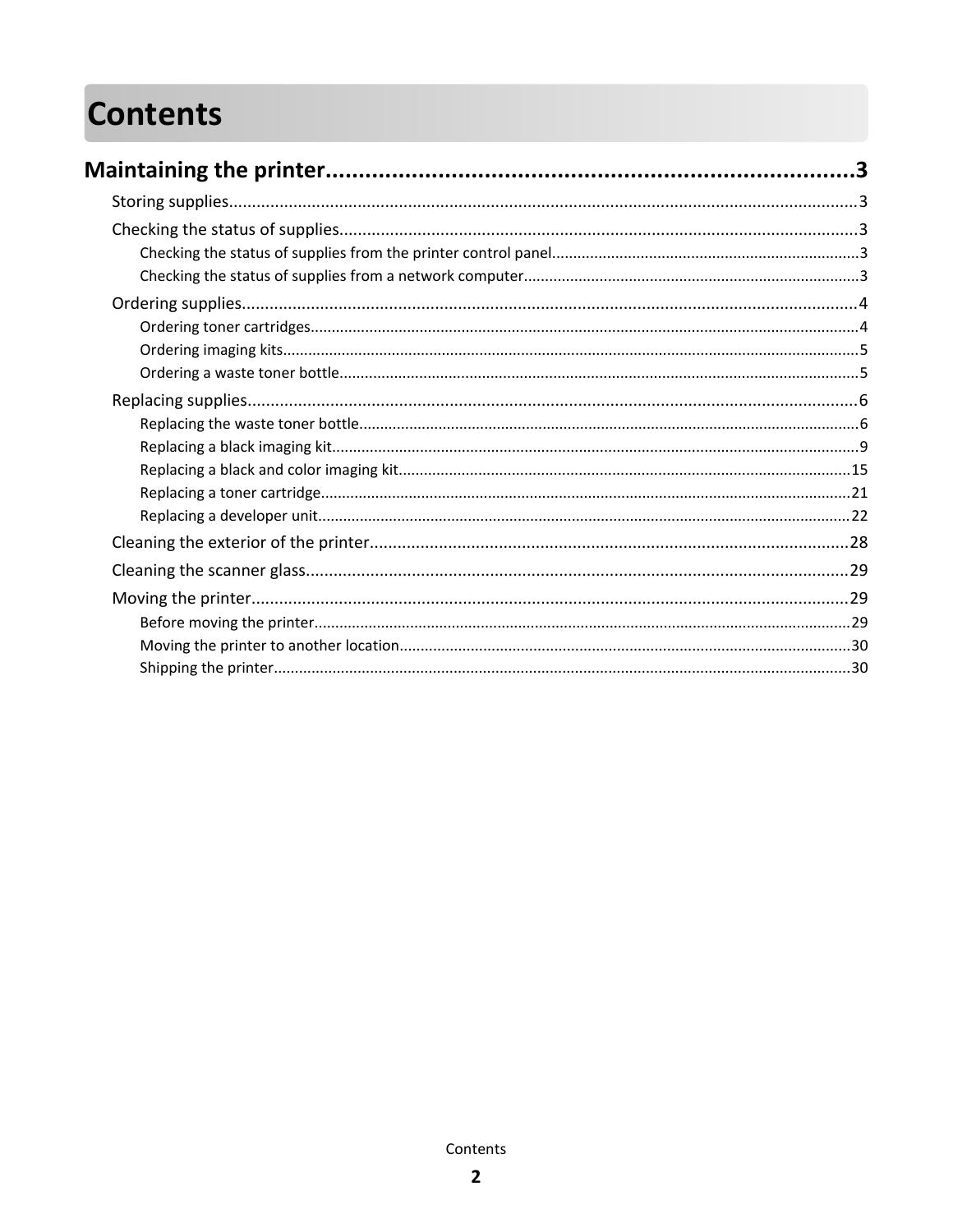# <span id="page-2-0"></span>**Maintaining the printer**

Periodically, certain tasks are required to maintain optimum print quality.

# **Storing supplies**

Choose a cool, clean storage area for the printer supplies. Store supplies right side up in their original packing until you are ready to use them.

Do not expose supplies to:

- **•** Direct sunlight
- **•** Temperatures above 35°C (95°F)
- **•** High humidity above 80%
- **•** Salty air
- **•** Corrosive gases
- **•** Heavy dust

# **Checking the status of supplies**

A message appears on the display when a replacement supply item is needed or when maintenance is required.

## **Checking the status of supplies from the printer control panel**

You can check the status of printer supplies by printing a menu settings page:

- **1** Make sure the printer is on and **Ready** appears.
- **2** From the printer control panel, press  $\boxed{\cdots}$ .
- **3** Press the arrow buttons until **Reports** appears, and then press ...
- **4** Press the arrow buttons until Menu Settings Page appears, and then press .

### **Checking the status of supplies from a network computer**

**Note:** The computer must be connected to the same network as the printer.

**1** Type the printer IP address into the address field of your Web browser.

**Note:** If you do not know the IP address of the printer, print a network setup page and locate the IP address in the TCP/IP section.

**2** Click **Device Status**. The Device Status page appears, displaying a summary of supply levels.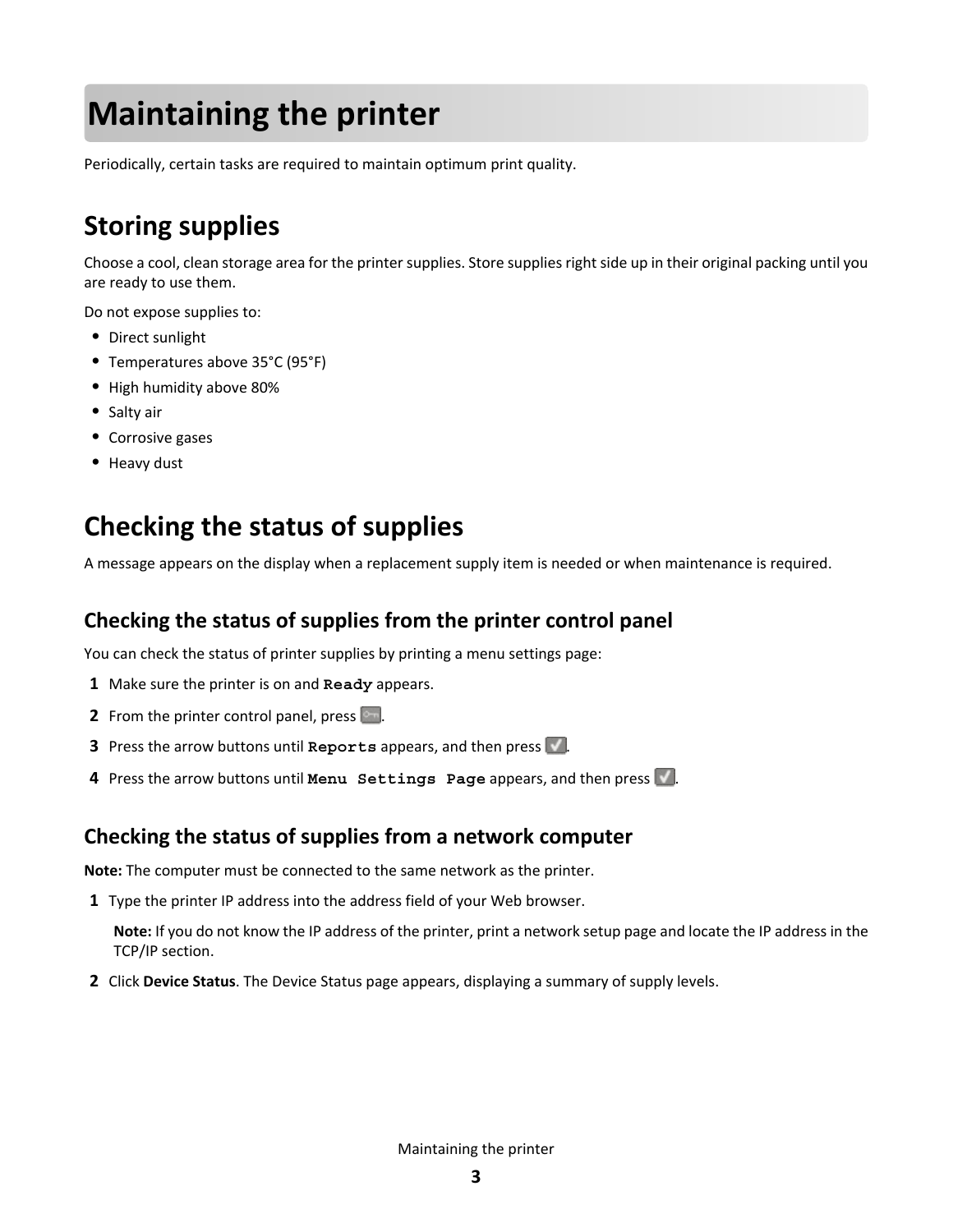# <span id="page-3-0"></span>**Ordering supplies**

To order supplies in the U.S., contact Lexmark at 1-800-539-6275 for information about Lexmark authorized supplies dealers in your area. In other countries or regions, visit the Lexmark Web Site at www.lexmark.com or contact the place where you purchased the printer.

**Note:** All life estimates for printer supplies assume printing on letter- or A4-size plain paper.

## **Ordering toner cartridges**

When **88 Cyan Cartridge Low**, **88 Magenta Cartridge Low**, **88 Yellow Cartridge Low**, or **88 Black Cartridge low** appears, order a new cartridge.

When **88 Replace Cyan Cartridge**, **88 Replace Magenta Cartridge**, **88 Replace Yellow Cartridge**, or **88 Replace Black Cartridge** appears, you *must* replace the specified toner cartridge.

| <b>Part name</b>                                         | <b>Part number</b> | C540, C543, and X543 series | C544, X544, and X546 series |
|----------------------------------------------------------|--------------------|-----------------------------|-----------------------------|
| <b>Black Return Program Toner</b><br>Cartridge           | C540A1KG           |                             |                             |
| Cyan Return Program Toner<br>Cartridge                   | C540A1CG           |                             |                             |
| Magenta Return Program<br><b>Toner Cartridge</b>         | C540A1MG           |                             |                             |
| Yellow Return Program Toner<br>Cartridge                 | C540A1YG           |                             |                             |
| Black High Yield Return<br>Program Toner Cartridge       | C540H1KG           |                             |                             |
| Cyan High Yield Return<br>Program Toner Cartridge        | C540H1CG           |                             |                             |
| Magenta High Yield Return<br>Program Toner Cartridge     | C540H1MG           |                             |                             |
| Yellow High Yield Return<br>Program Toner Cartridge      | C540H1YG           |                             |                             |
| <b>Black High Yield Toner</b><br>Cartridge               | C540H2KG           |                             |                             |
| Cyan High Yield Toner<br>Cartridge                       | C540H2CG           |                             |                             |
| Magenta High Yield Toner<br>Cartridge                    | C540H2MG           |                             |                             |
| Yellow High Yield Toner<br>Cartridge                     | C540H2YG           |                             |                             |
| Black Extra High Yield Return<br>Program Toner Cartridge | C544X1KG           | Not supported               |                             |
| Cyan Extra High Yield Return<br>Program Toner Cartridge  | C544X1CG           | Not supported               |                             |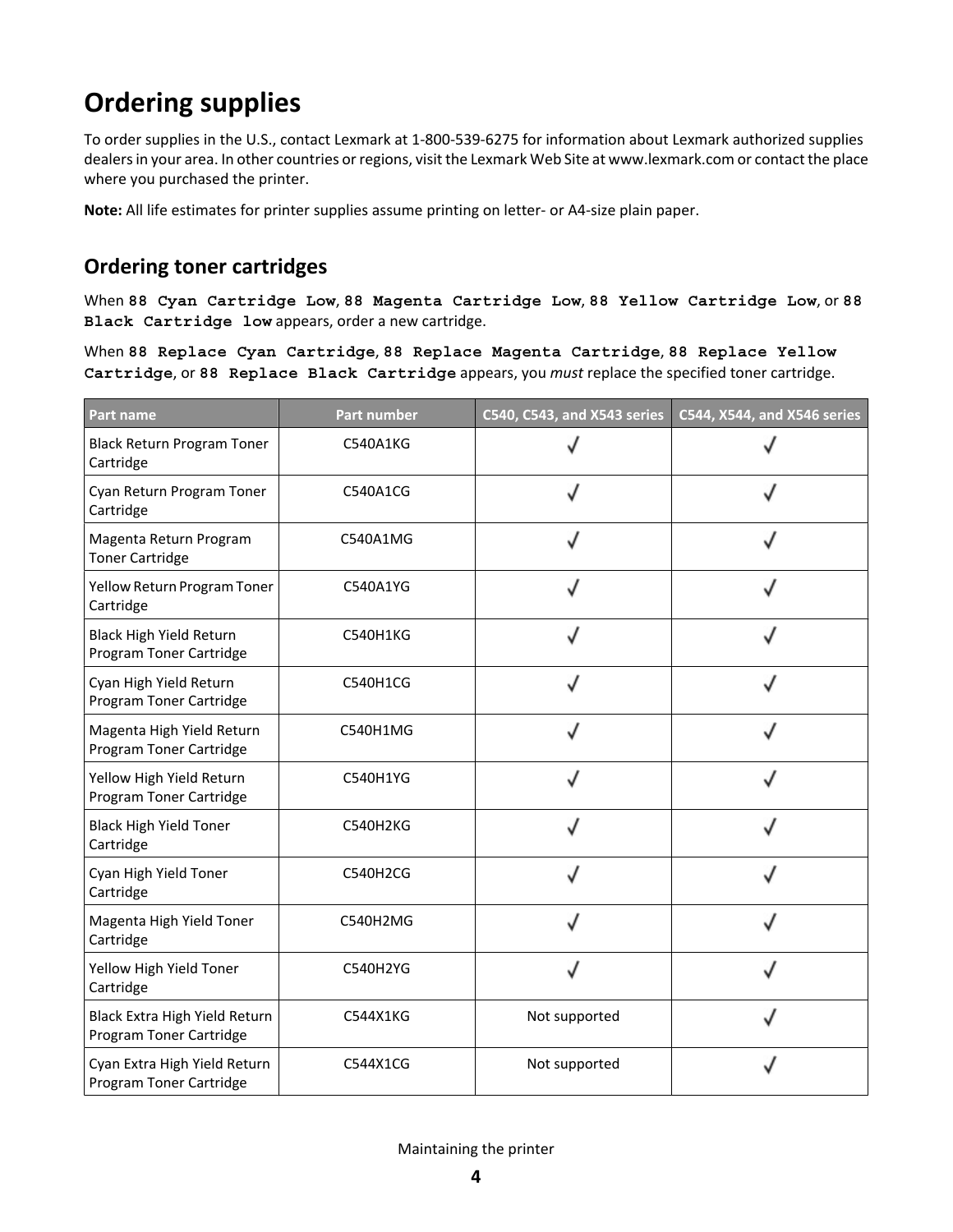<span id="page-4-0"></span>

| <b>Part name</b>                                              | Part number | C540, C543, and X543 series | C544, X544, and X546 series |
|---------------------------------------------------------------|-------------|-----------------------------|-----------------------------|
| Magenta Extra High Yield<br>Return Program Toner<br>Cartridge | C544X1MG    | Not supported               |                             |
| Yellow Extra High Yield<br>Return Program Toner<br>Cartridge  | C544X1YG    | Not supported               |                             |
| Black Extra High Yield Toner<br>Cartridge                     | C544X2KG    | Not supported               |                             |
| Cyan Extra High Yield Toner<br>Cartridge                      | C544X2CG    | Not supported               |                             |
| Magenta Extra High Yield<br><b>Toner Cartridge</b>            | C544X2MG    | Not supported               |                             |
| Yellow Extra High Yield Toner<br>Cartridge                    | C544X2YG    | Not supported               |                             |
| Black Extra High Yield Return<br>Program Toner Cartridge      | C546U1KG    | Not supported               |                             |
| Black Extra High Yield Toner<br>Cartridge                     | C546U2KG    | Not supported               |                             |

## **Ordering imaging kits**

When **Replace black and color imaging kit** or **Replace black imaging kit** appears, order a replacement imaging kit.

| <b>Part name</b>            | <b>Part number</b> |
|-----------------------------|--------------------|
| Black and Color Imaging Kit | C540X71G           |
| Black Imaging Kit           | C540X74G           |

## **Ordering a waste toner bottle**

When 82 Replace Waste Toner appears, order a replacement waste toner bottle. The waste toner bottle *must* be replaced when **82 Replace Waste Toner** appears.

| Part name          | <b>Part number</b> |
|--------------------|--------------------|
| Waste toner bottle | C540X75G           |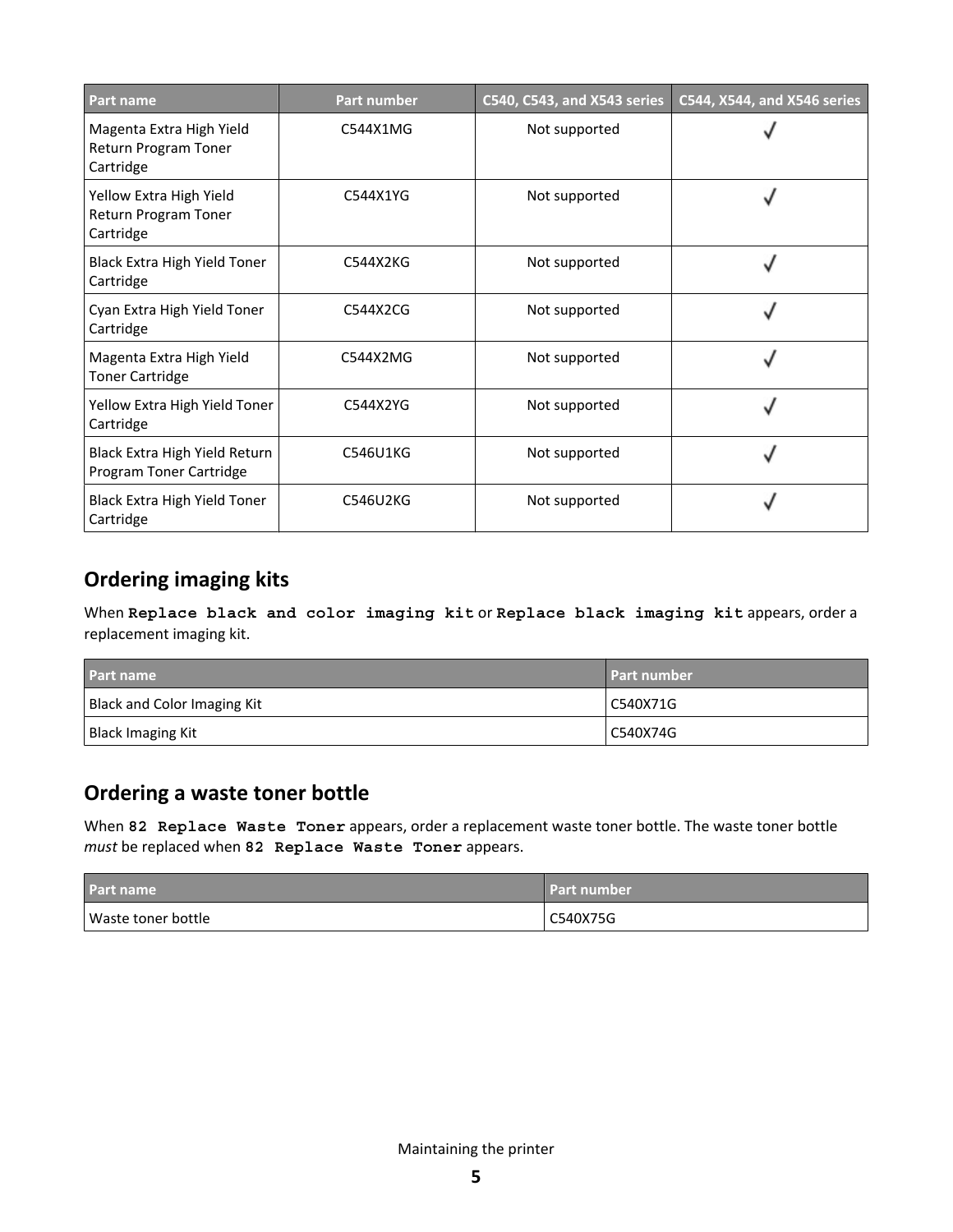# <span id="page-5-0"></span>**Replacing supplies**

## **Replacing the waste toner bottle**

Replace the waste toner bottle when **82 Replace waste toner** appears. The printer will not continue printing until the waste toner bottle is replaced.

- **1** Unpack the replacement waste toner bottle.
- **2** Grasp the front door at the side handholds, and then pull it toward you.

**CAUTION—HOT SURFACE:** The inside of the printer might be hot. To reduce the risk of injury from a hot component, allow the surface to cool before touching.



**3** Open the top door.

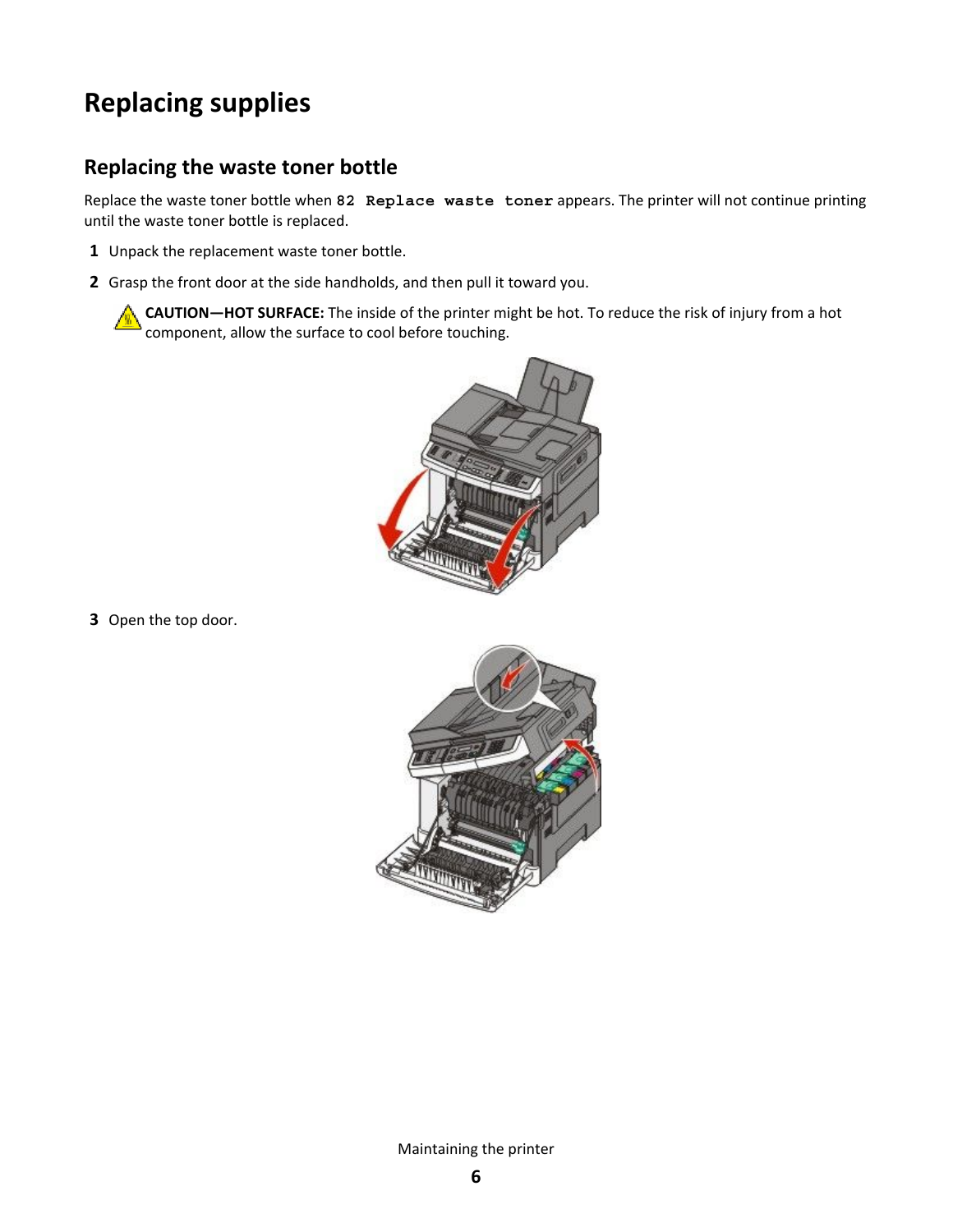Remove the right side cover.



Press the green levers on each side of the waste toner bottle, and then remove it.



- Place the waste toner bottle in the enclosed packaging.
- Insert the new waste toner bottle.

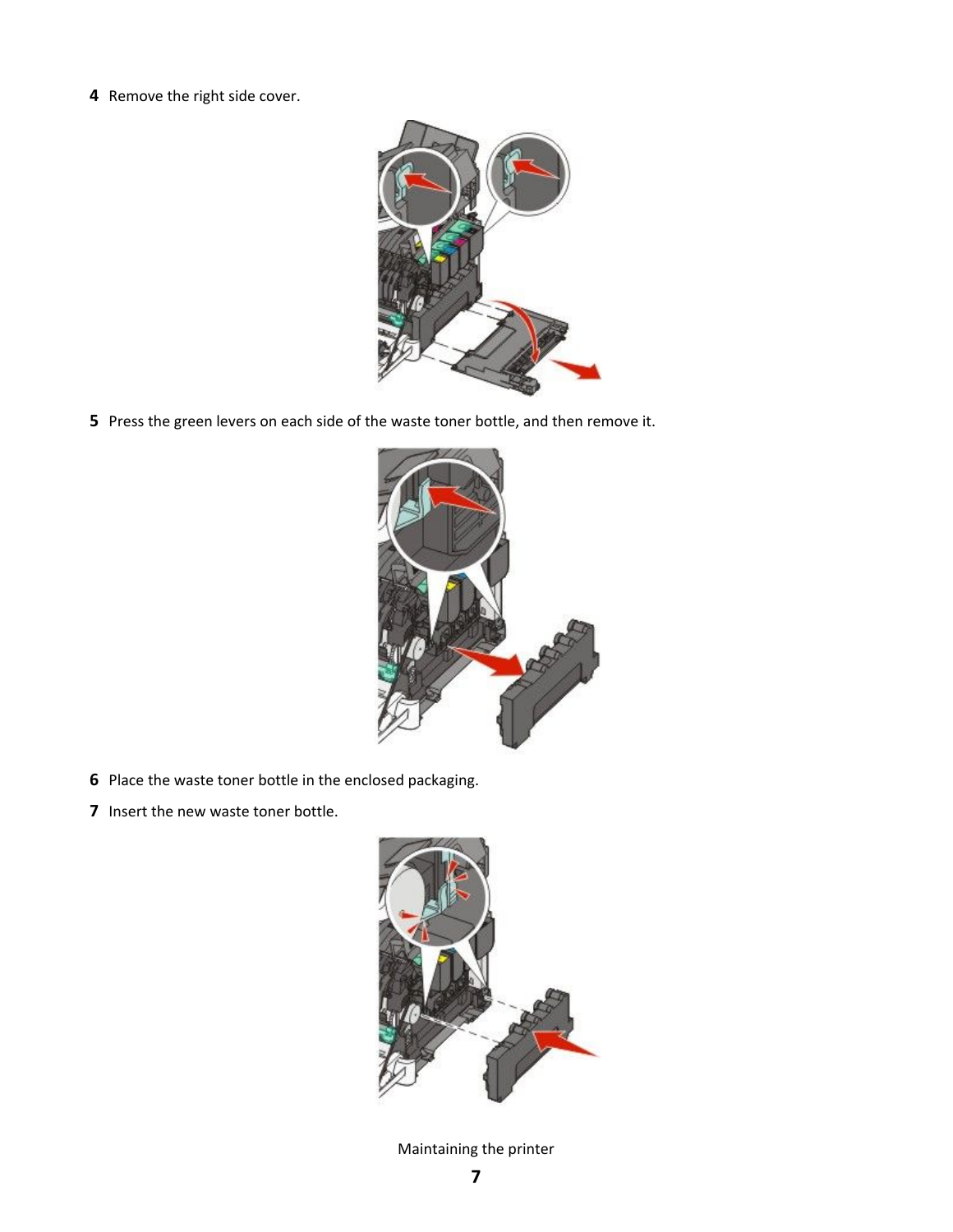Replace the right side cover.



Close the top door.



Close the front door.

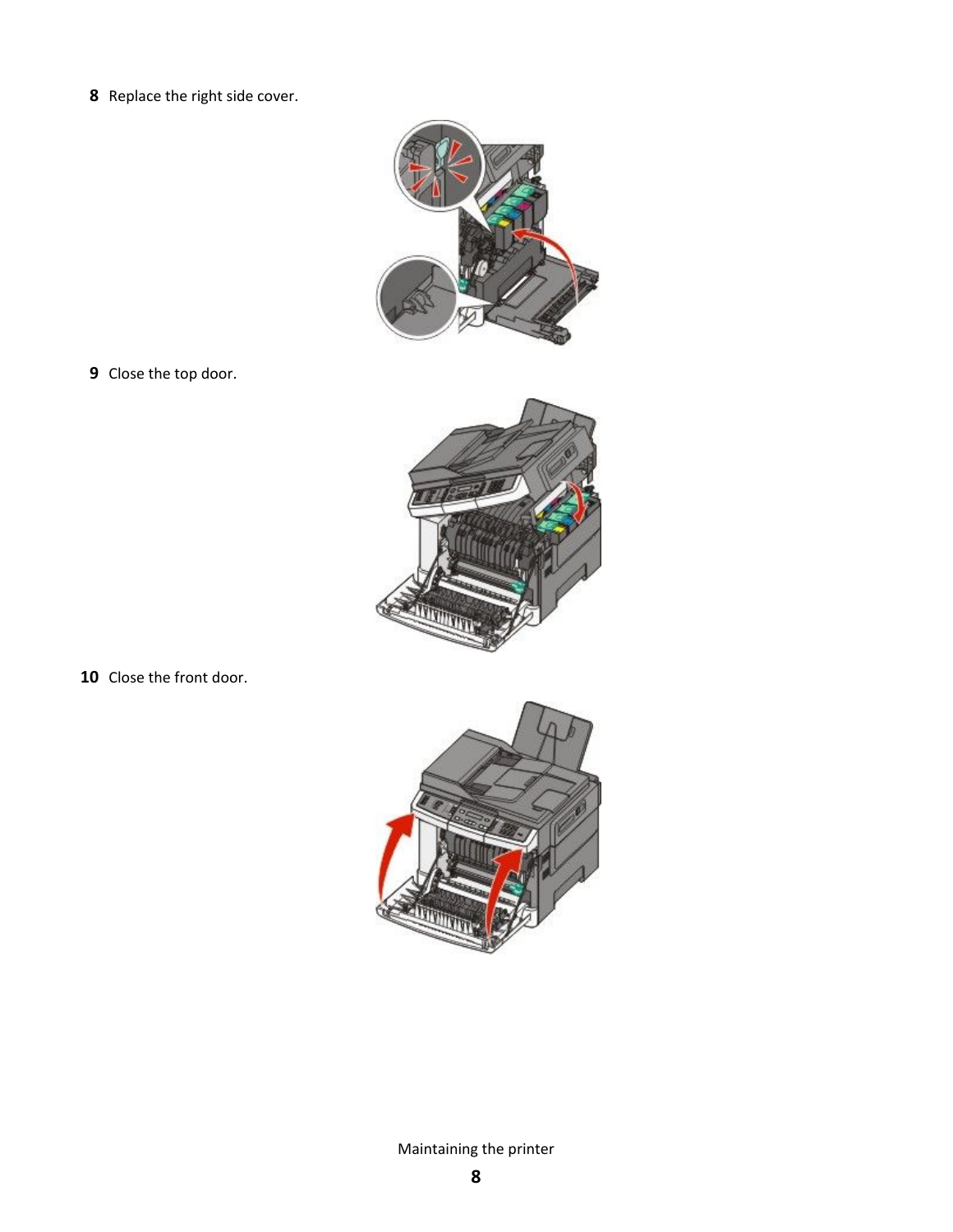# <span id="page-8-0"></span>**Replacing a black imaging kit**

Replace the black imaging kit when **Replace Black Imaging Kit** appears.

**1** Grasp the front door at the side handholds, and then pull it toward you.

**CAUTION—HOT SURFACE:** The inside of the printer might be hot. To reduce the risk of injury from a hot component, allow the surface to cool before touching.



**2** Open the top door.

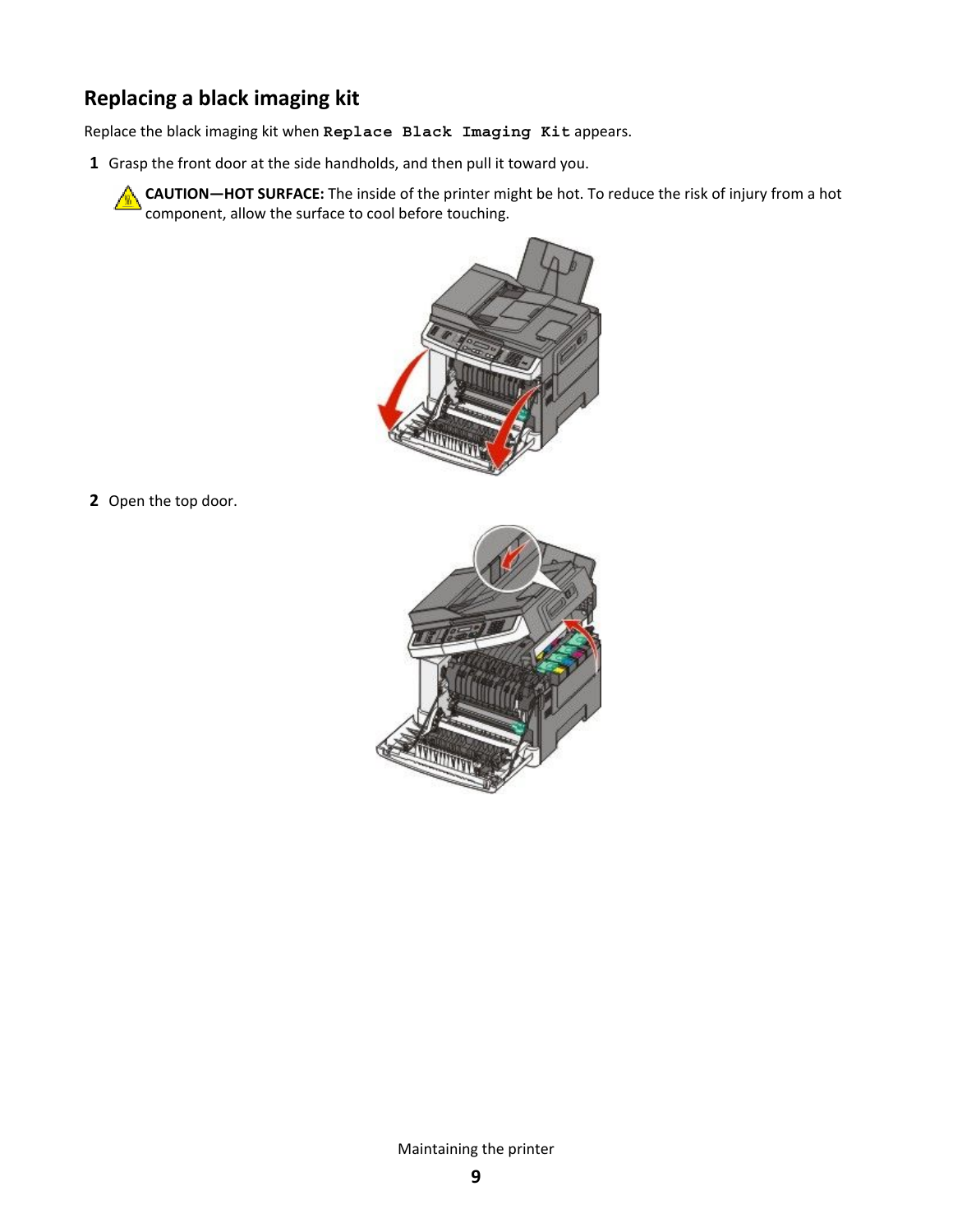Remove the toner cartridges by lifting the handles, and then gently pulling away from the imaging kit.



Remove the right side cover.



Press the green levers on each side of the waste toner bottle, and then remove it.

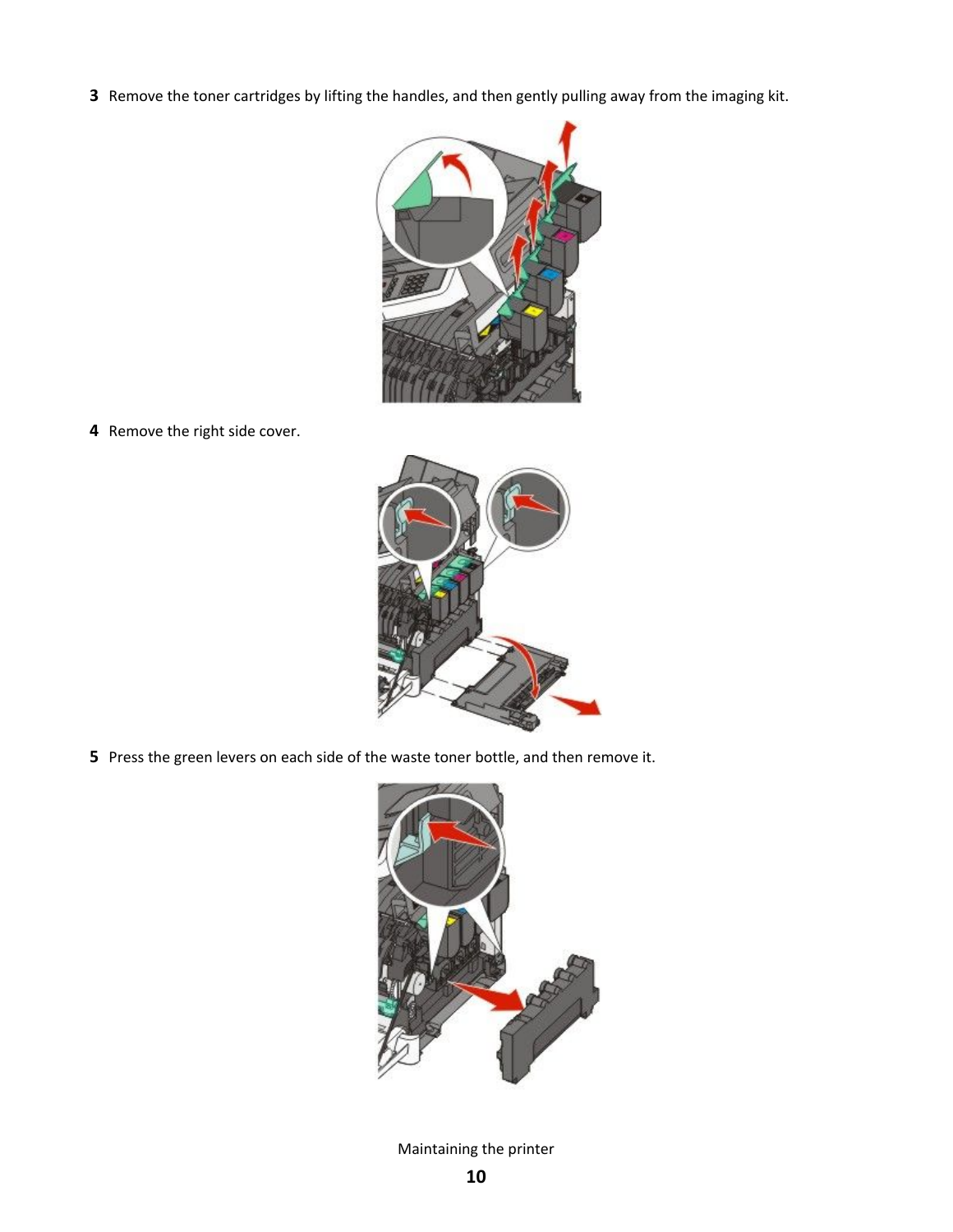Lift the blue levers on the imaging kit, and then pull it toward you.



Press down on the blue levers, grasp the green handles on the sides, and then pull the imaging kit out.

**Warning—Potential Damage:** Do not touch the underside of the imaging kit. This could damage the imaging kit.



Remove the yellow, cyan, and magenta developer units.



- Unpack the replacement black imaging kit. Leave the packaging on the black developer unit.
- Gently shake the black developer unit side to side.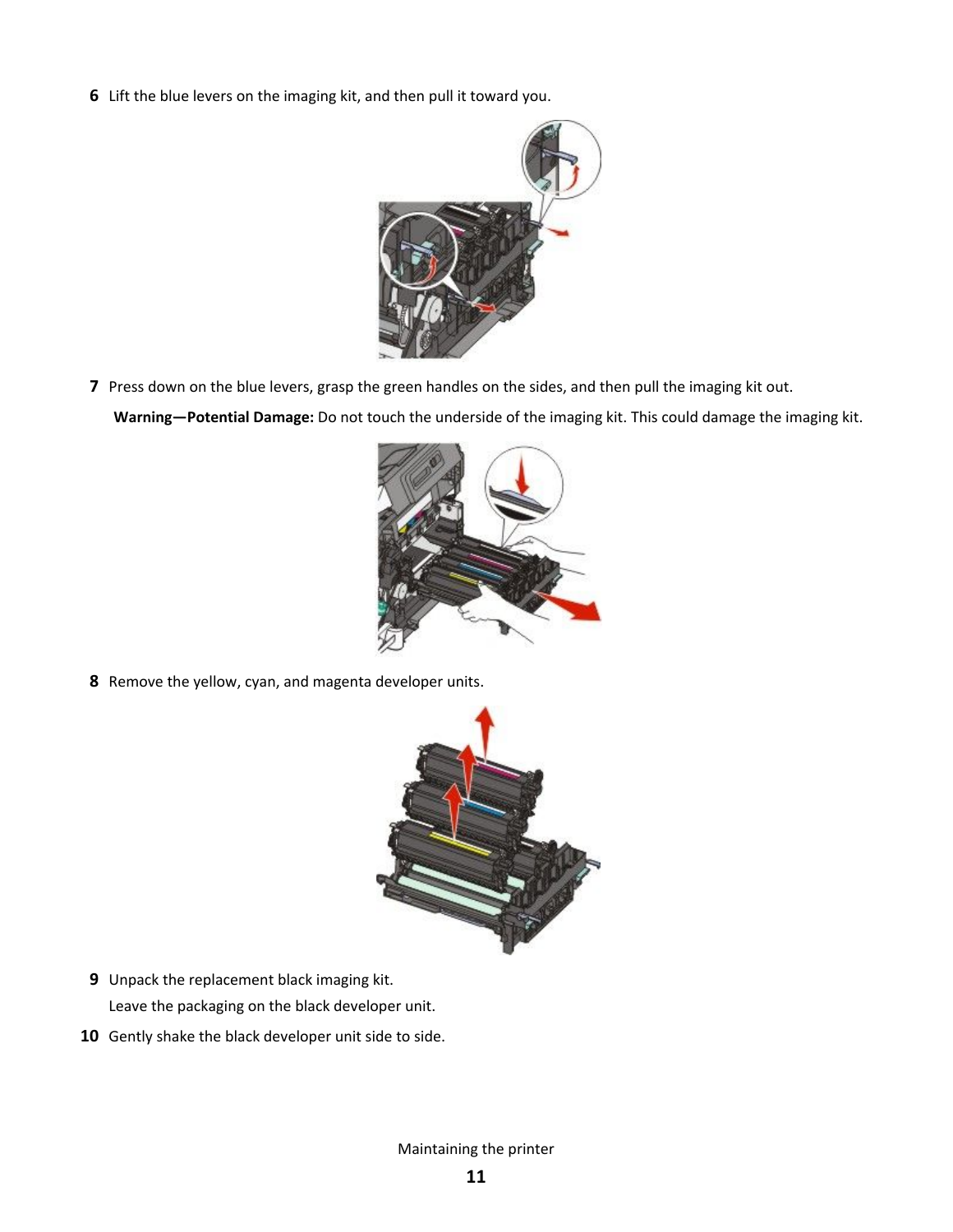Remove the red shipping cover from the black developer unit.



Insert the black developer unit.



Replace the yellow, cyan, and magenta developer units.



**Note:** Make sure each developer unit is inserted into a matching color slot.

Place the used black imaging kit in the enclosed package.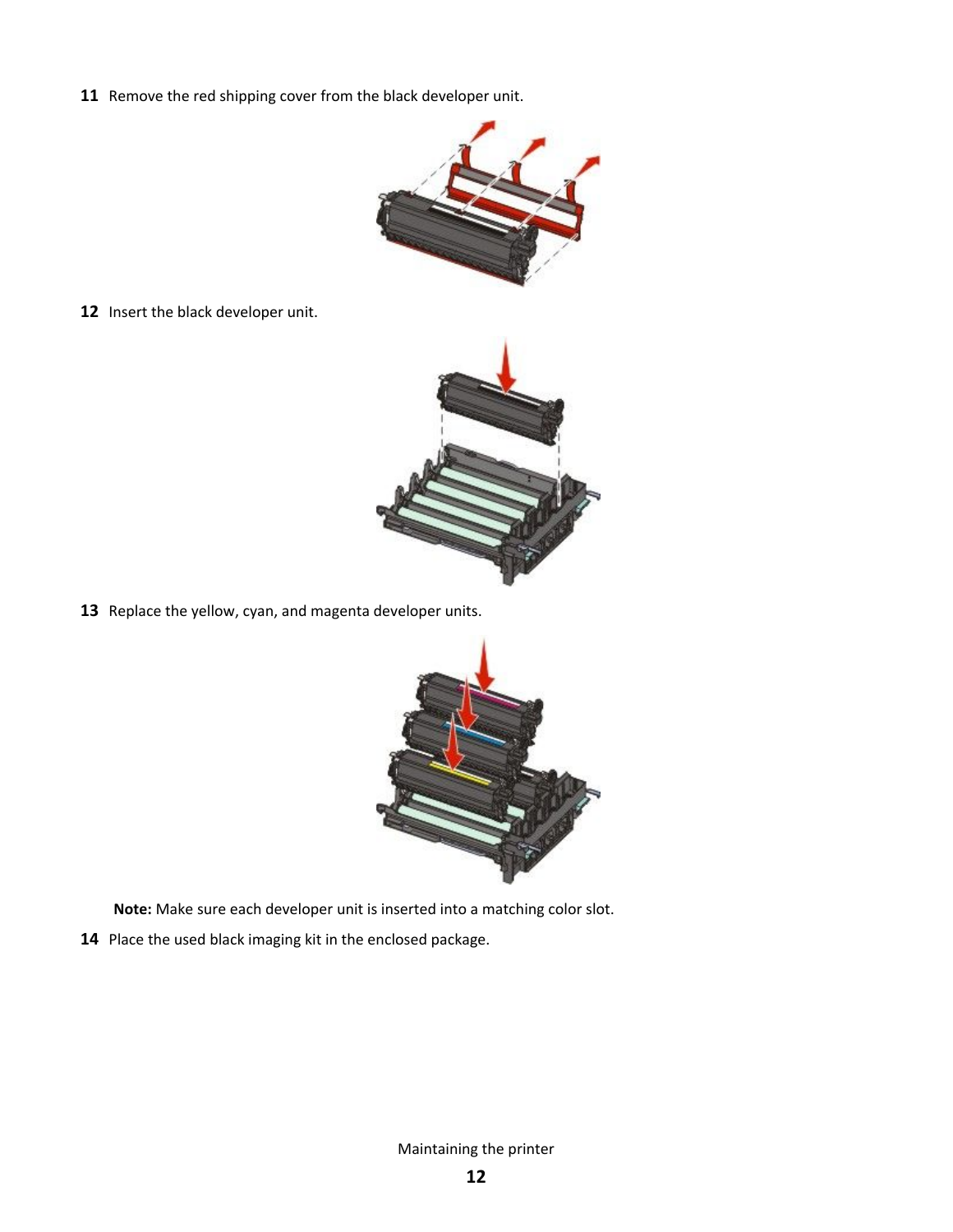Align and insert the imaging kit.



- Rotate the blue levers down until the imaging kit drops into place.
- Replace the waste toner bottle.

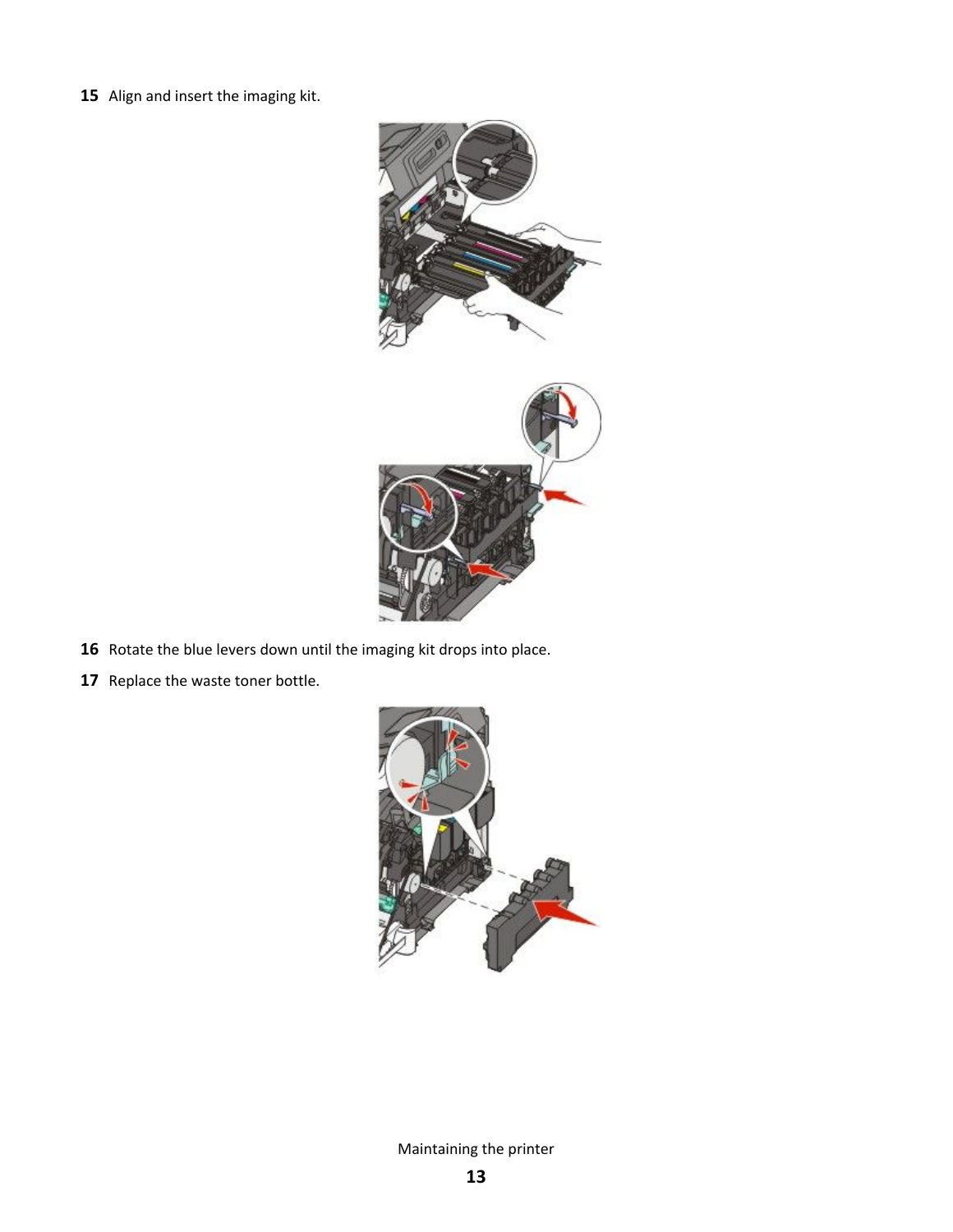18 Replace the right side cover.



19 Replace the toner cartridges.



**20** Close the top door.

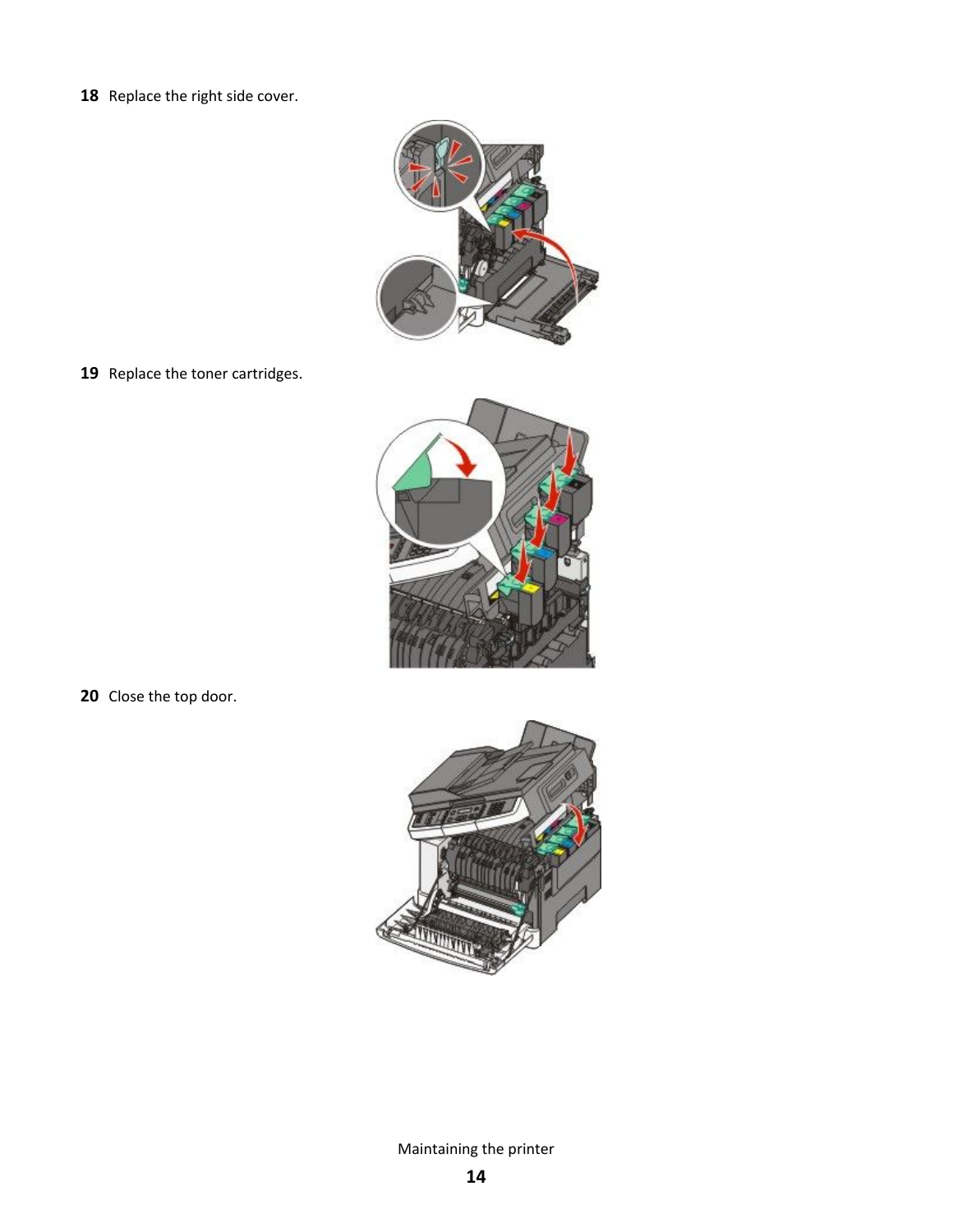#### <span id="page-14-0"></span>**21** Close the front door.



# **Replacing a black and color imaging kit**

Replace the black and color imaging kit when **Replace Color Imaging Kit** appears.

**1** Grasp the front door at the side handholds, and then pull it toward you to open it.

**CAUTION—HOT SURFACE:** The inside of the printer might be hot. To reduce the risk of injury from a hot h component, allow the surface to cool before touching.

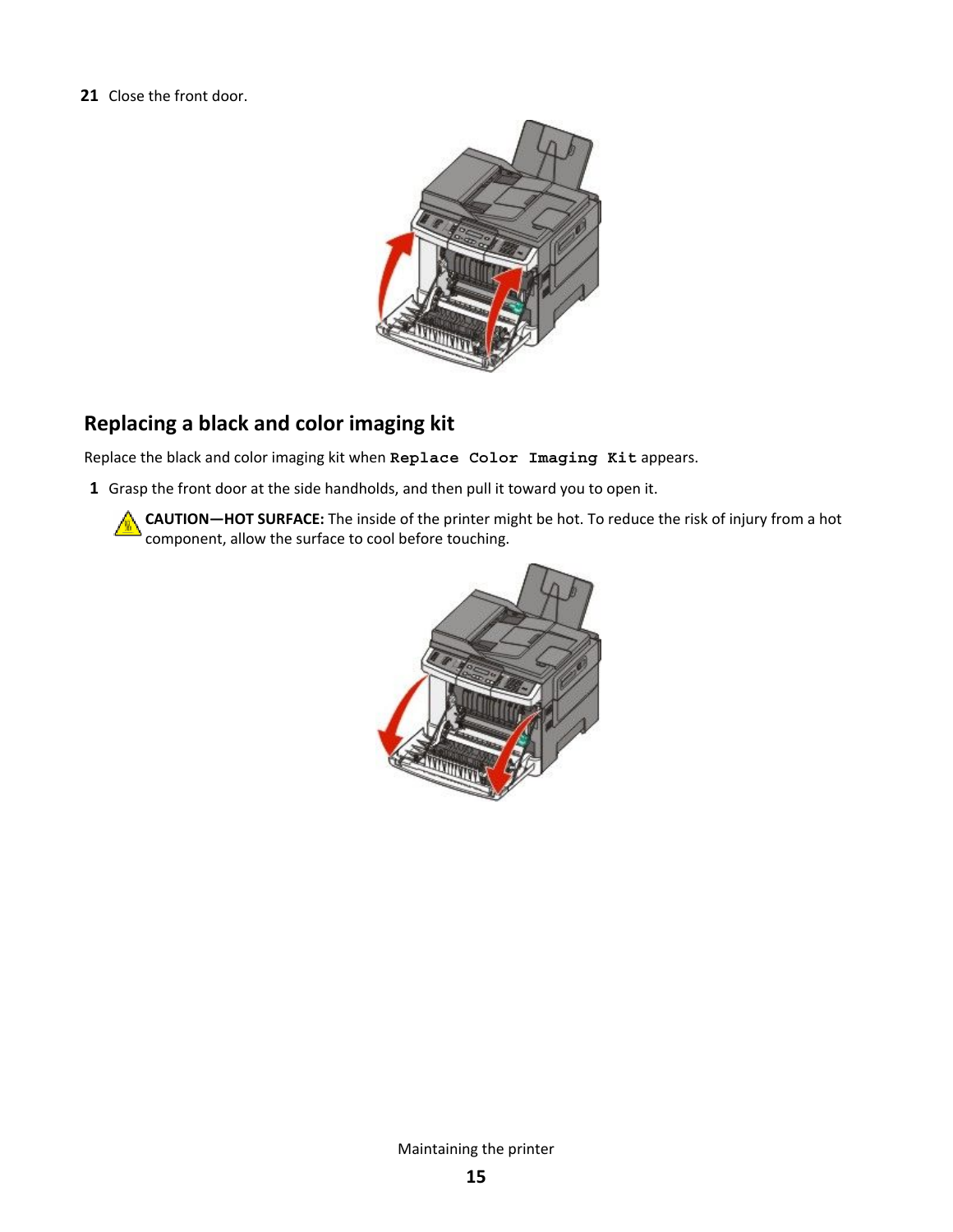Open the top door.



Remove the toner cartridges by lifting the handles, and then gently pulling away from the imaging kit.



Remove the right side cover.

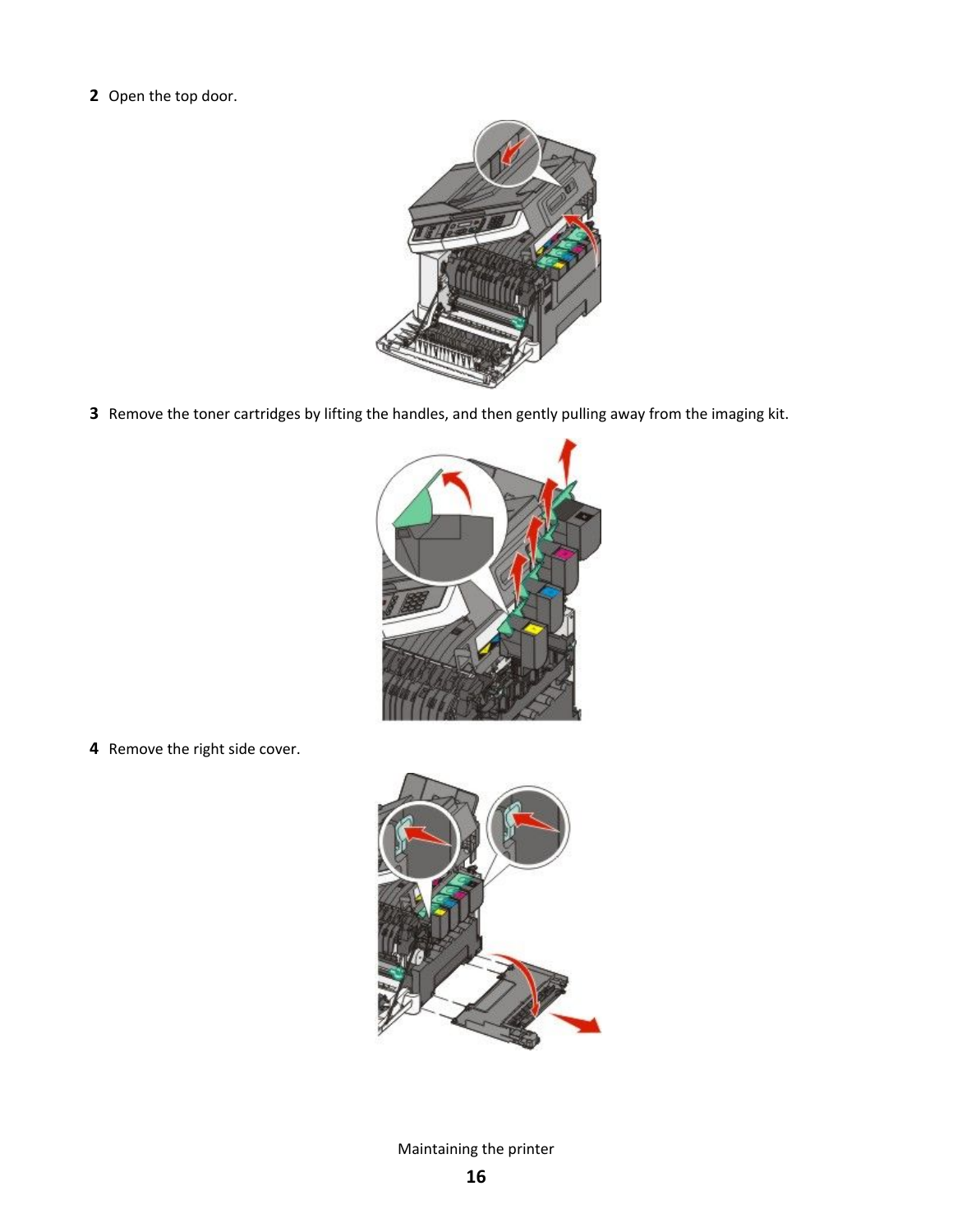Press the green levers on each side of the waste toner bottle, and remove it.



Lift the blue levers on the imaging kit, and then pull it toward you.



Press down on the blue levers, grasp the green handles on the sides, and then pull the imaging kit out.

**Warning—Potential Damage:** Do not touch the underside of the imaging kit. This could damage the imaging kit.



- Unpack the replacement black and color imaging kit. Leave the packaging on the developer units.
- Gently shake the yellow, cyan, magenta, and black developer units side to side.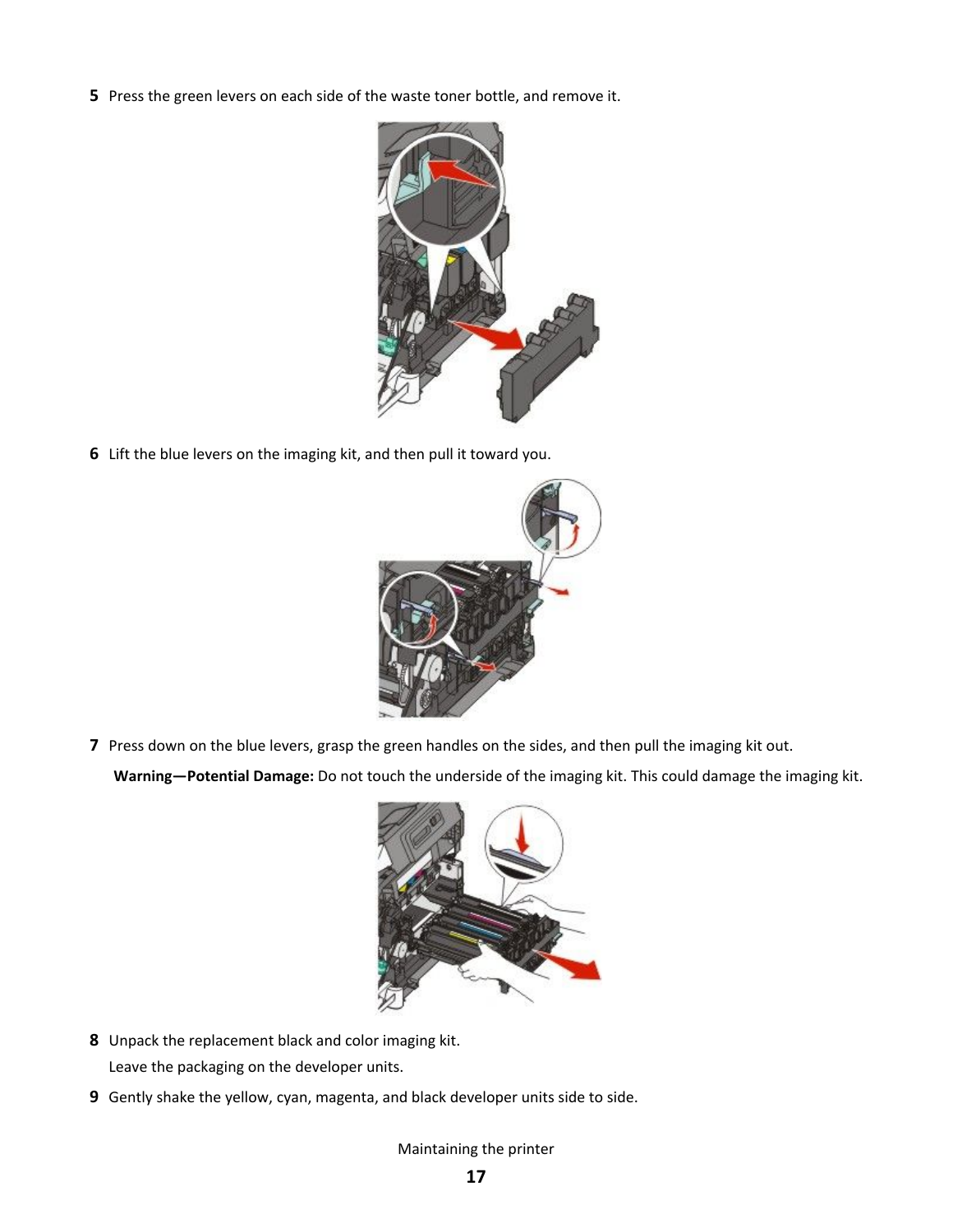Remove the red shipping cover from the yellow, cyan, magenta, and black developer units.



Insert the yellow, cyan, magenta, and black developer units.



- Place the used black and color imaging kit in the enclosed package.
- Align and insert the imaging kit.

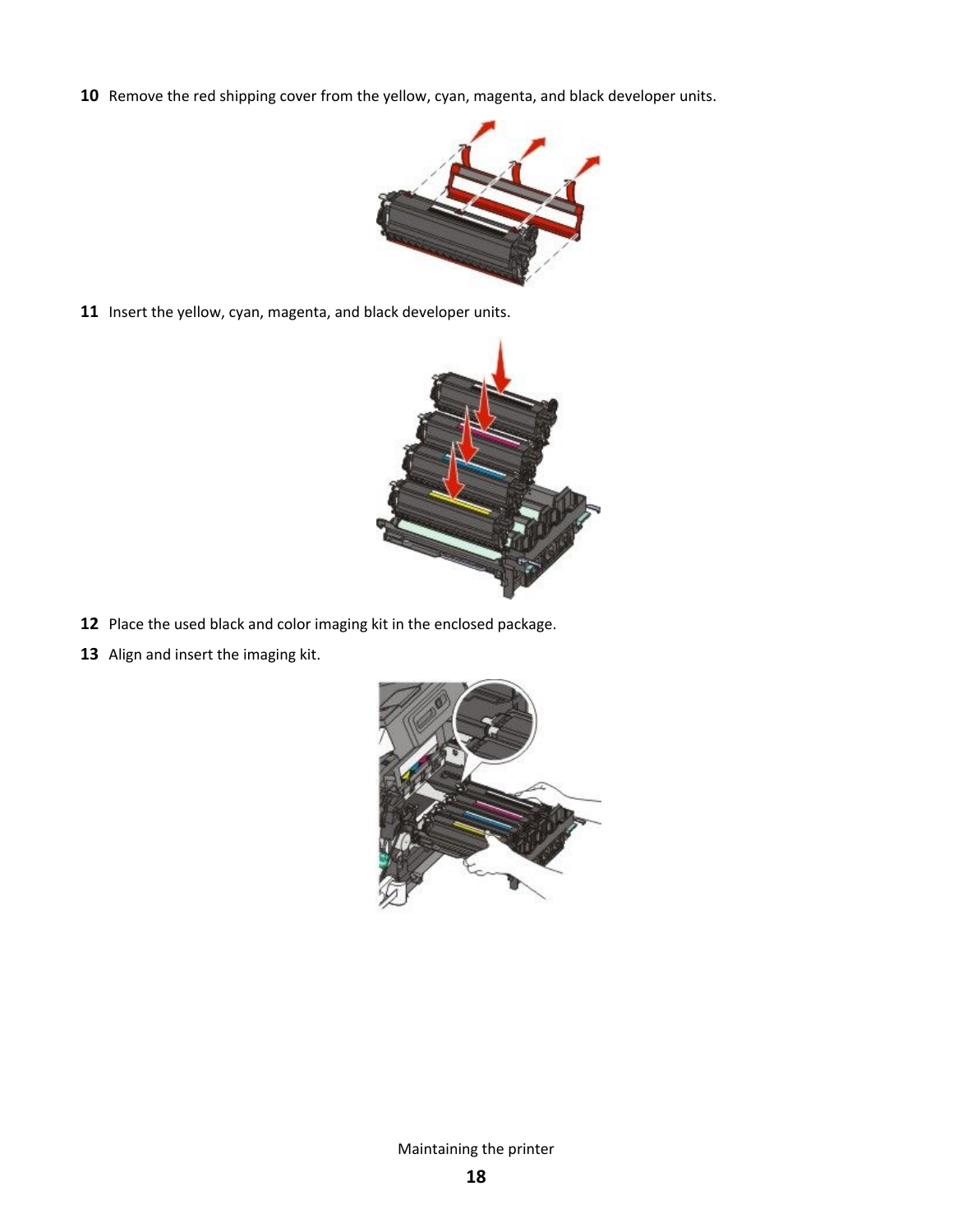

14 Replace the waste toner bottle.



**15** Replace the right side cover.

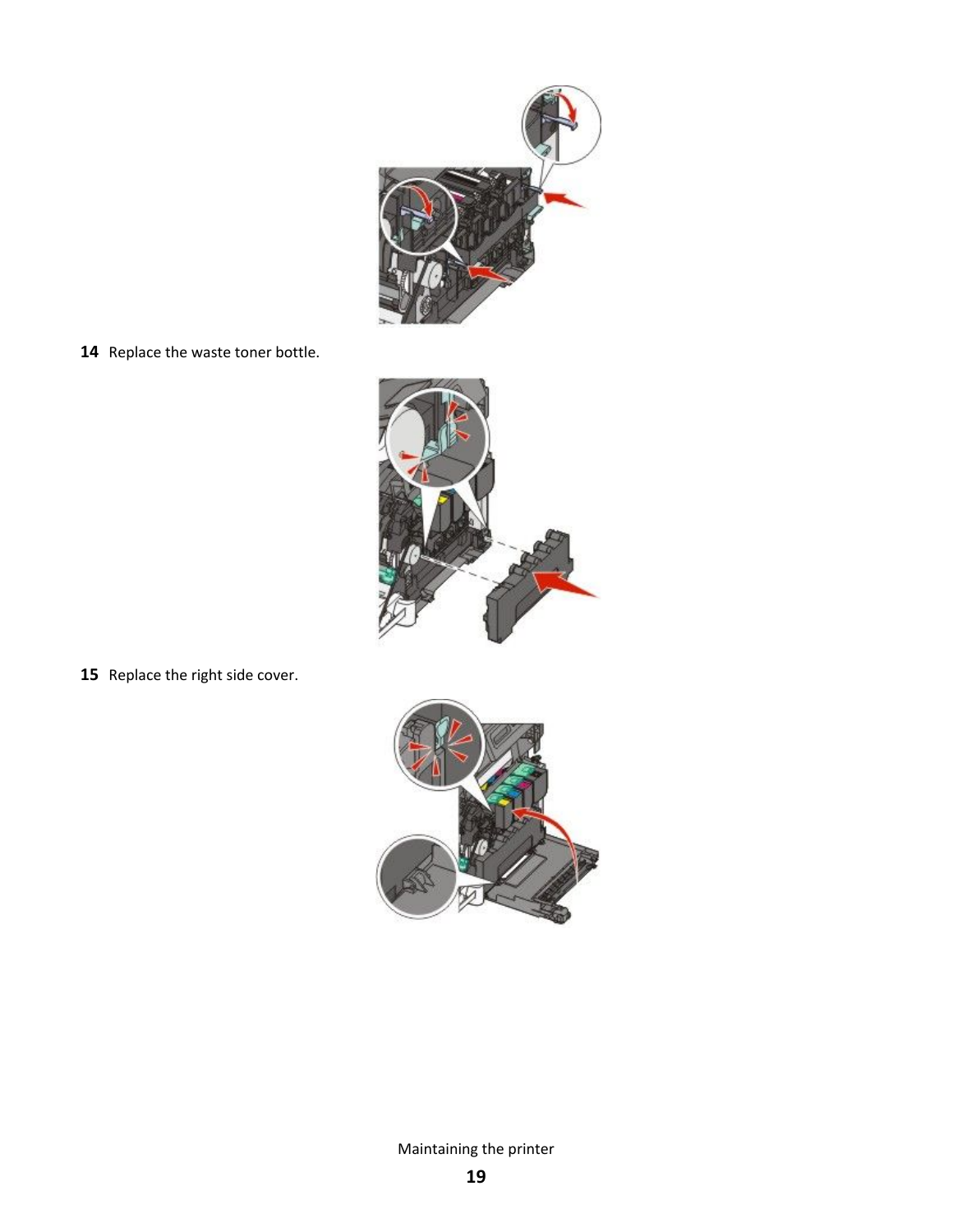16 Replace the toner cartridges.



**17** Close the top door.



**18** Close the front door.

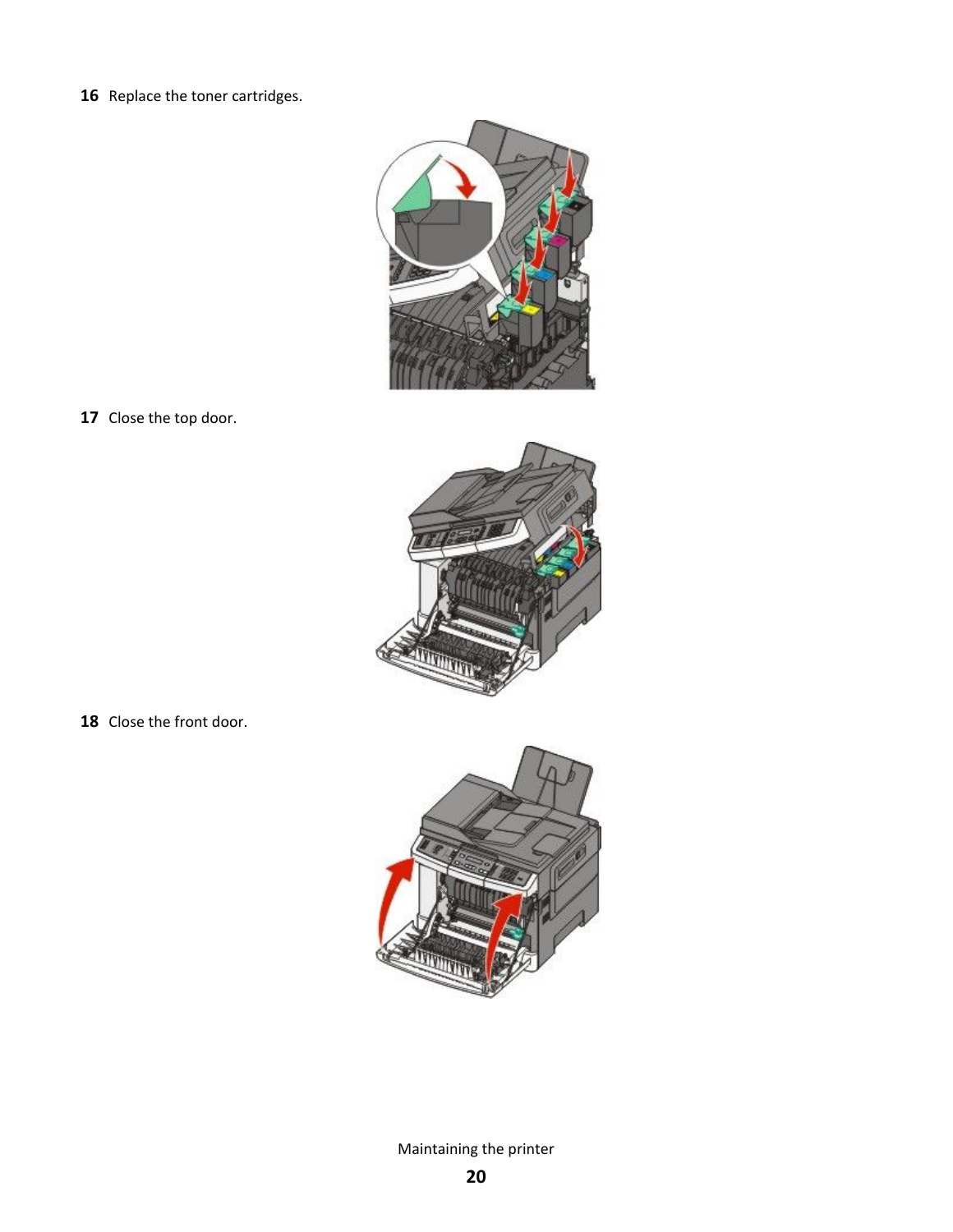## <span id="page-20-0"></span>**Replacing a toner cartridge**

Replace the specified toner cartridge (yellow, cyan, magenta, or black) when **88 Replace <color> Cartridge** appears. The printer will not continue printing until the specified cartridge is replaced.

**Warning—Potential Damage:** Damage caused by use of a non-Lexmark toner cartridge is not covered under warranty.

**Note:** Degraded print quality may result from using non-Lexmark toner cartridges.

- **1** Make sure the printer is on and **Ready** or **88 Replace <color> Cartridge** appears.
- **2** Unpack the new cartridge, and set it near the printer.
- **3** Open the top door.



**4** Remove the toner cartridge by lifting the handle, and then gently pulling away from the imaging kit.

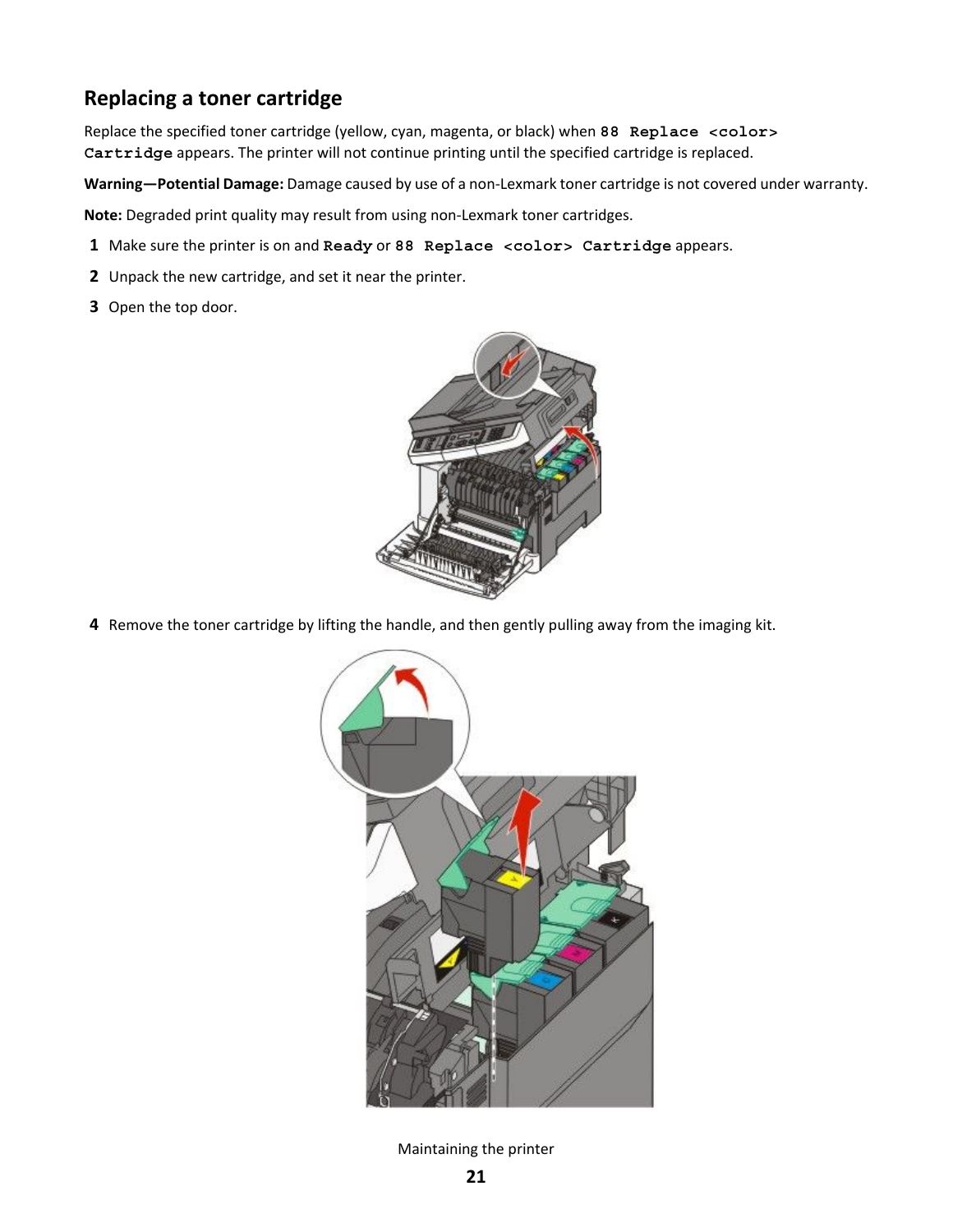<span id="page-21-0"></span>**5** Align the new toner cartridge, and then press down until it is all the way into the slot.



**6** Close the top door.



## **Replacing a developer unit**

Replace a developer unit when a print quality defect occurs or when damage occurs to the printer.

**1** Grasp the front door at the side handholds, and then pull it toward you to open it.

**CAUTION—HOT SURFACE:** The inside of the printer might be hot. To reduce the risk of injury from a hot component, allow the surface to cool before touching.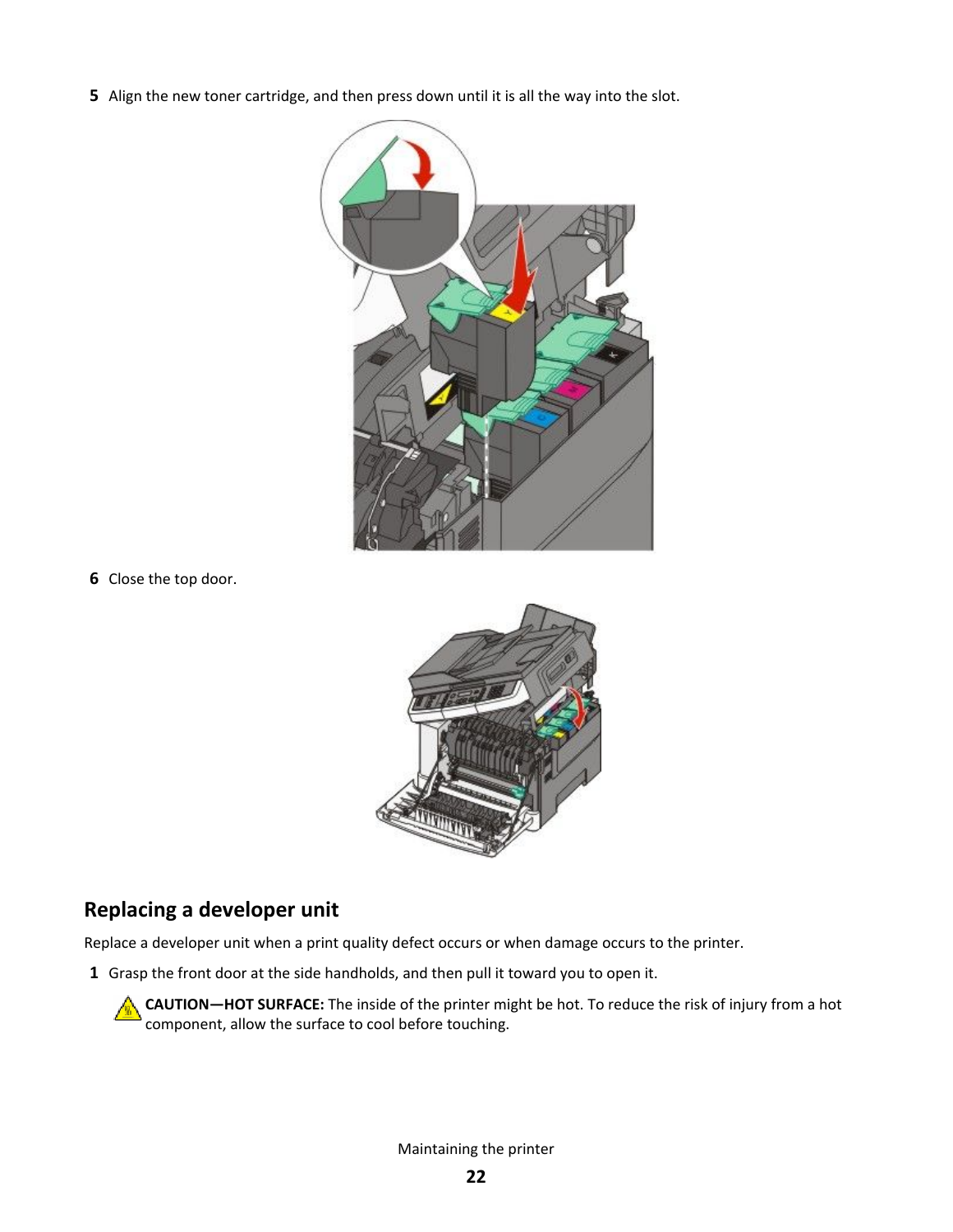

Open the top door.



Remove the toner cartridges by lifting the handles and then gently pulling away from the imaging kit.

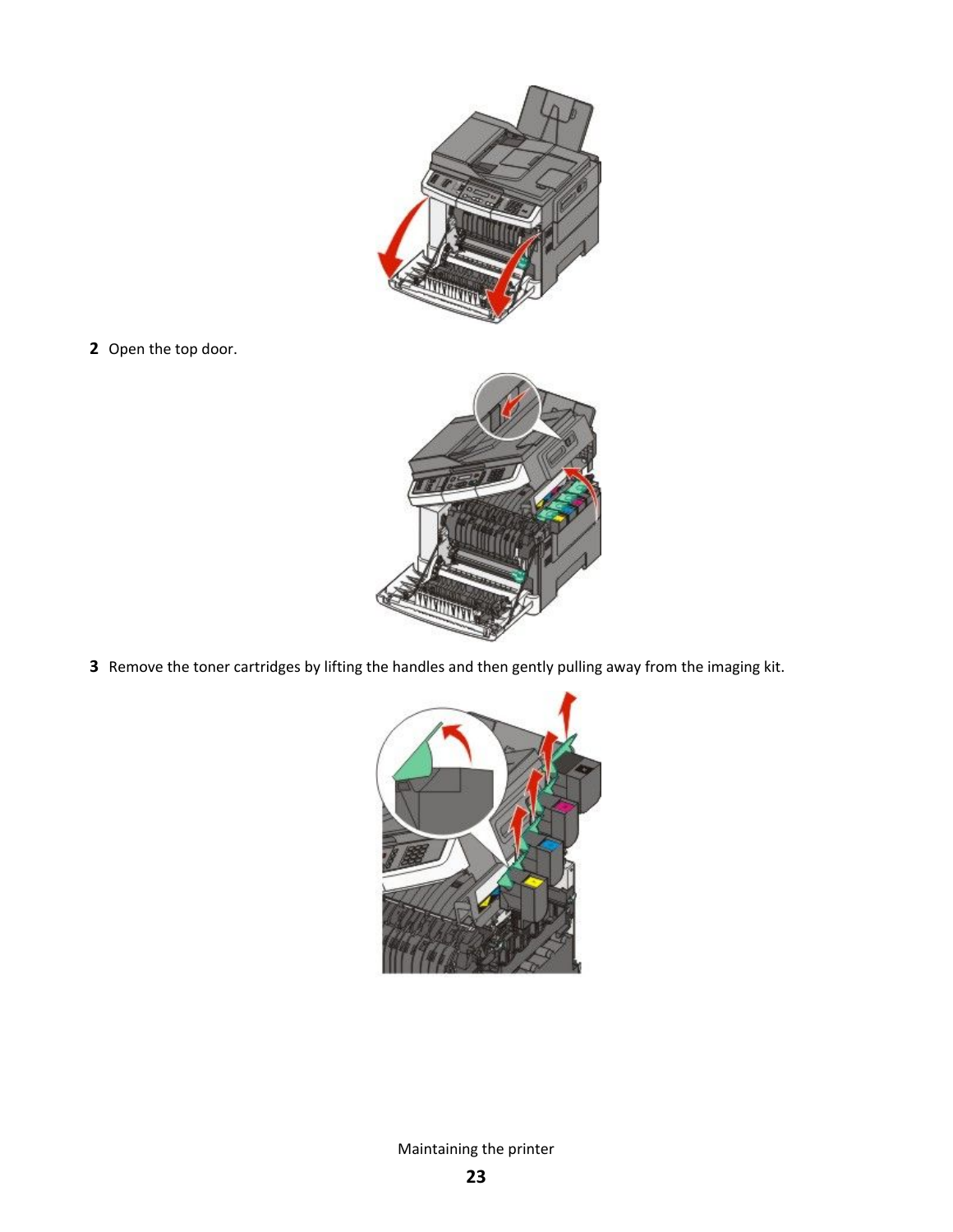Remove the right side cover.



Press the green levers on each side of the waste toner bottle, and then remove it.



Lift the blue levers on the imaging kit, and then pull it toward you.



Press down on the blue levers, grasp the handles on the sides, and then pull the imaging kit out.

**Warning—Potential Damage:** Do not touch the underside of the imaging kit. This could damage the imaging kit.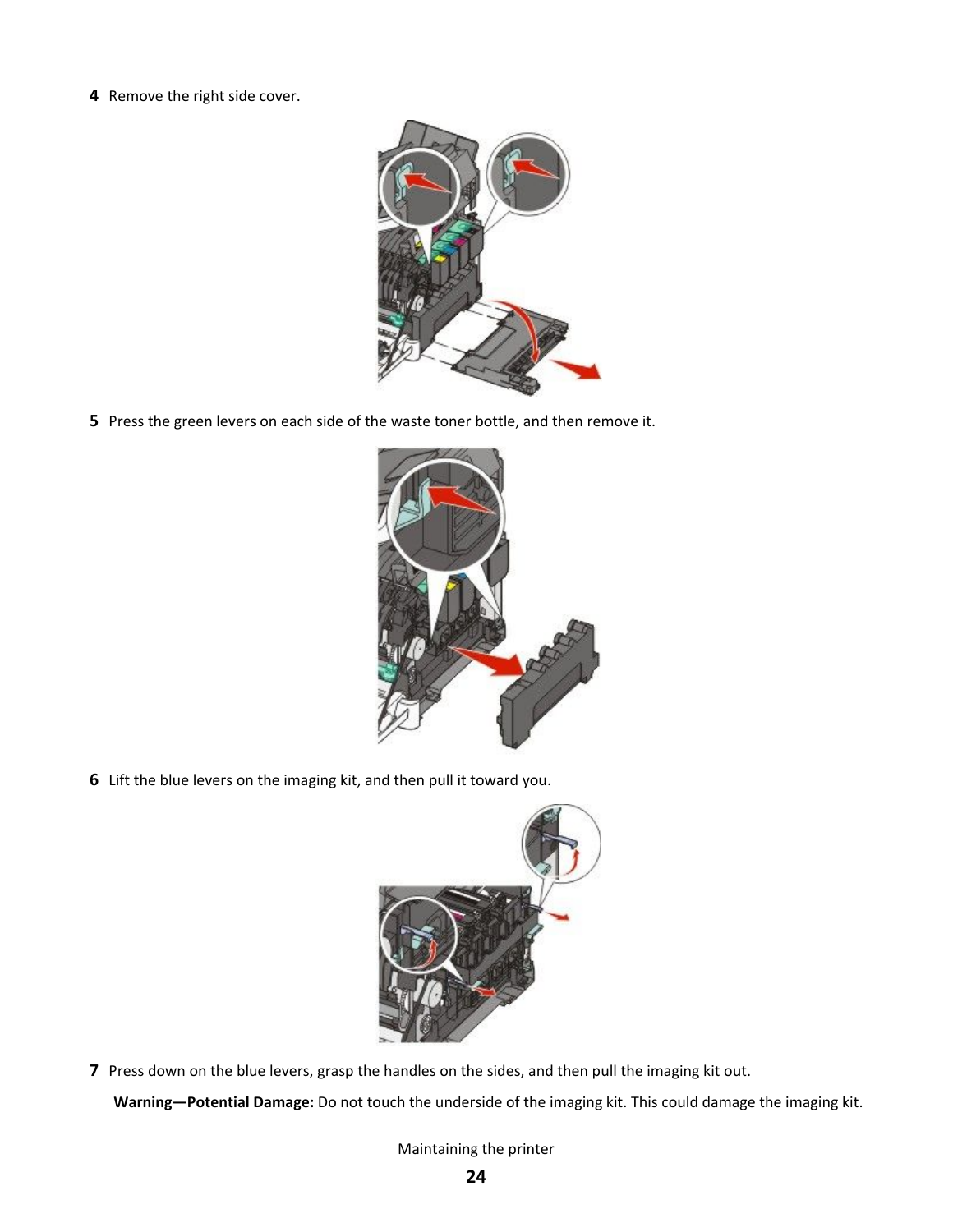

Remove the used developer unit.



- Place the used developer in the enclosed package.
- 10 Unpack the replacement developer unit. Leave the packaging on the developer unit.
- Gently shake the developer unit side to side.
- Remove the red shipping cover from the developer unit.

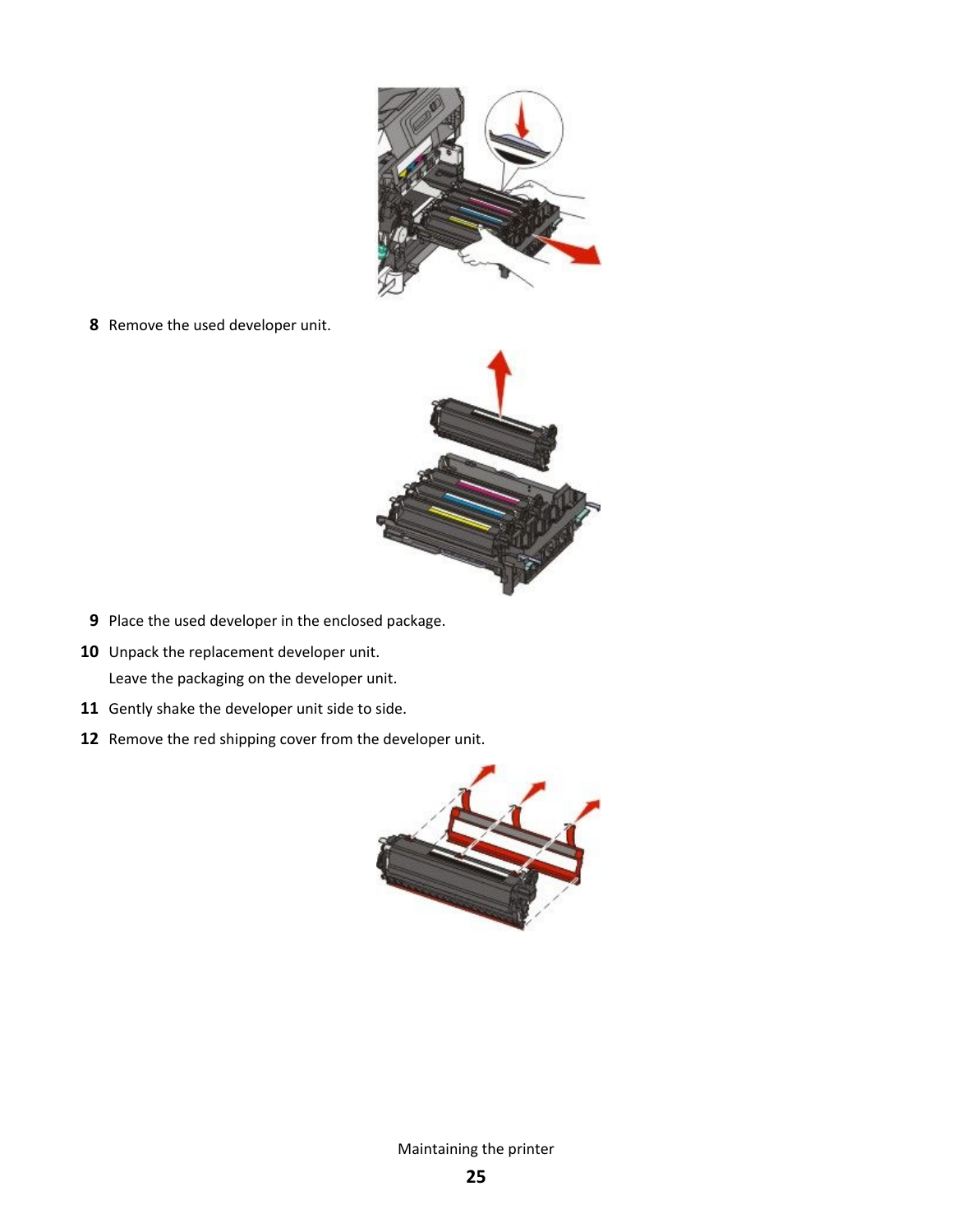Insert the developer unit.



Align and insert the imaging kit.

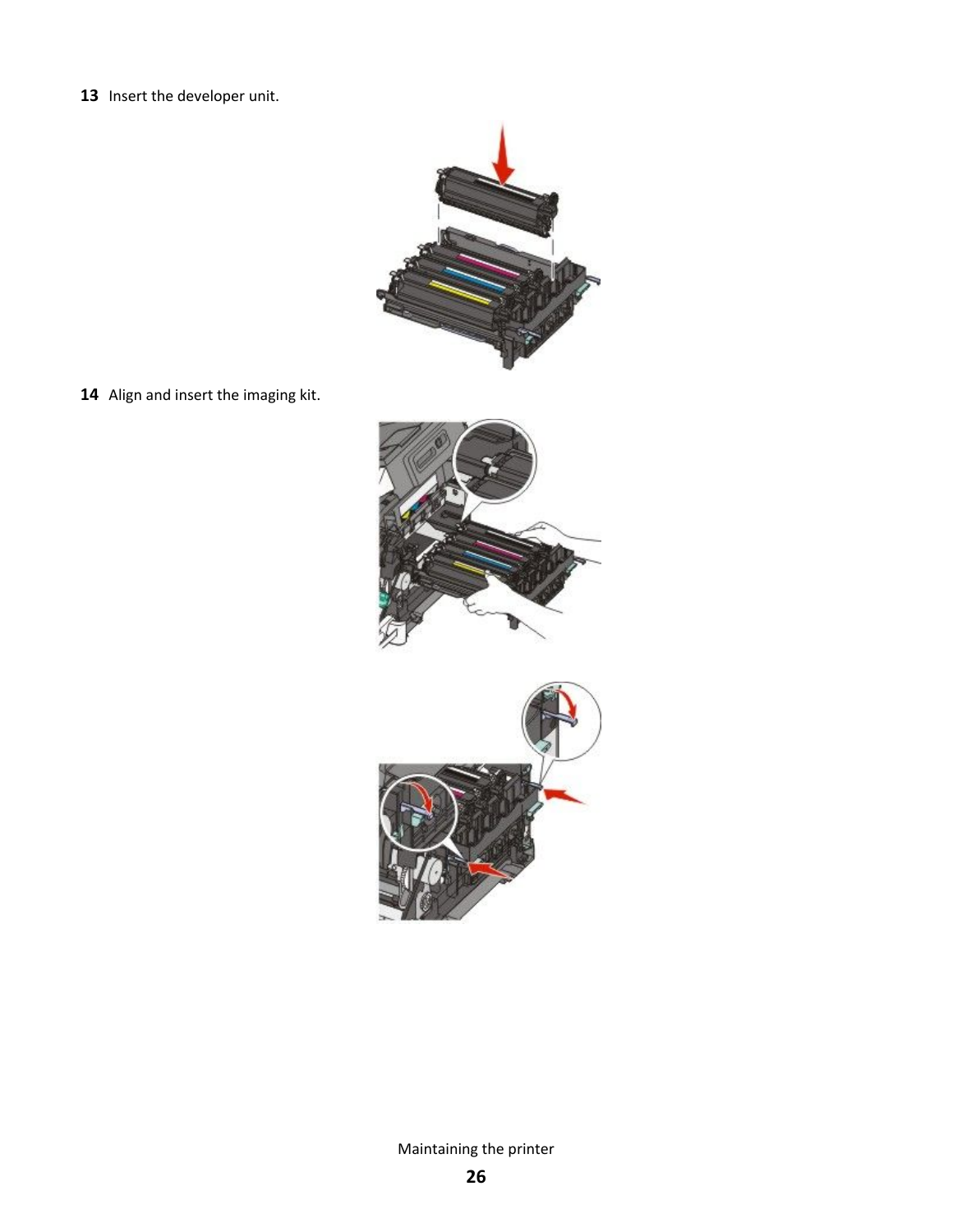**15** Replace the waste toner bottle.



16 Replace the right side cover.



**17** Replace the toner cartridges.

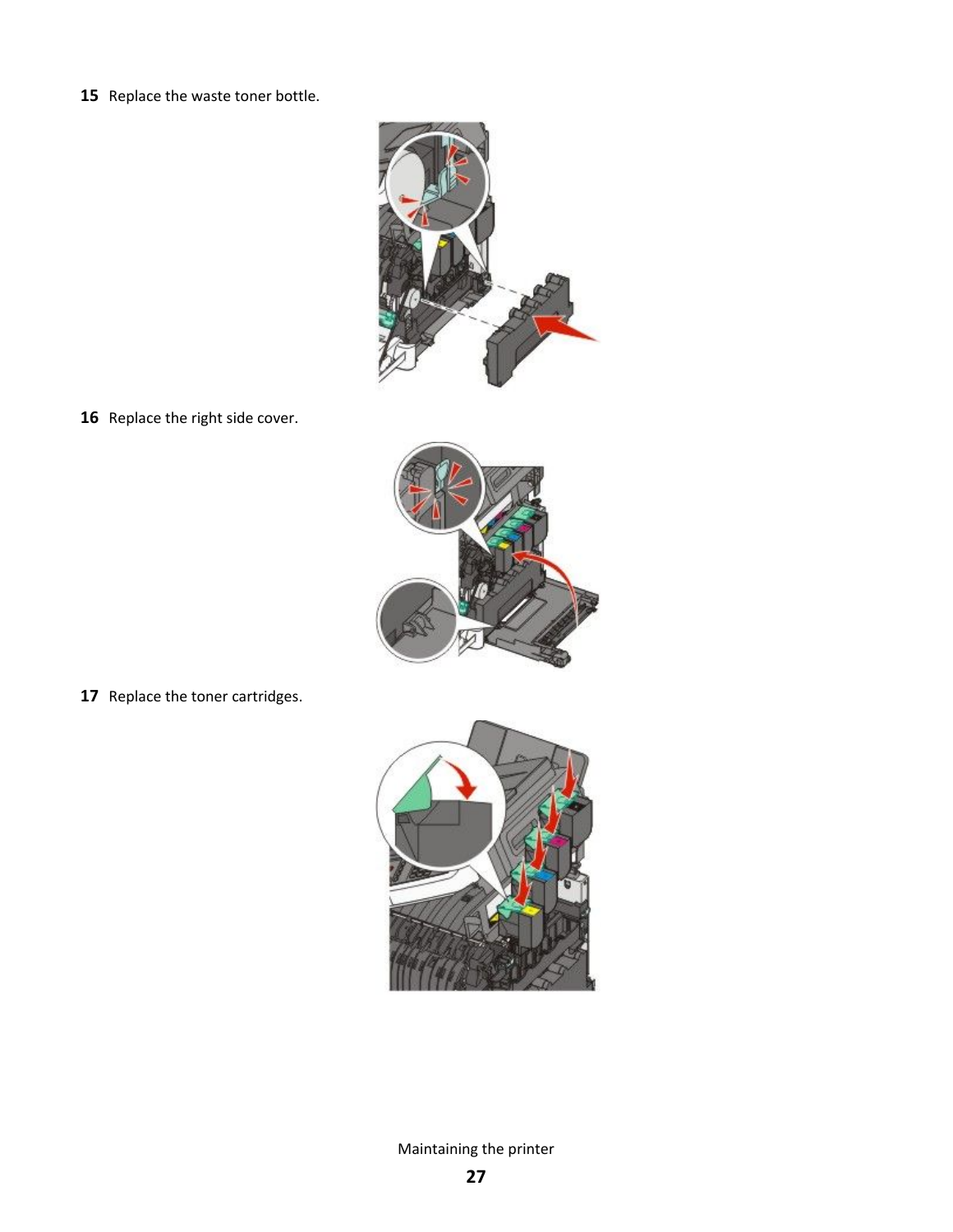<span id="page-27-0"></span>**18** Close the top door.



**19** Close the front door.



# **Cleaning the exterior of the printer**

**1** Make sure that the printer is turned off and unplugged from the wall outlet.

**CAUTION—SHOCK HAZARD:** To avoid the risk of electric shock when cleaning the exterior of the printer, unplug the power cord from the wall outlet and disconnect all cables from the printer before proceeding.

- **2** Remove paper from the standard exit tray.
- **3** Dampen a clean, lint-free cloth with water.

**Warning—Potential Damage:** Do not use household cleaners or detergents, as they may damage the finish of the printer.

**4** Wipe only the outside of the printer, making sure to include the standard exit tray.

**Warning—Potential Damage:** Using a damp cloth to clean the interior may cause damage to your printer.

**5** Make sure the standard exit tray is dry before beginning a new print job.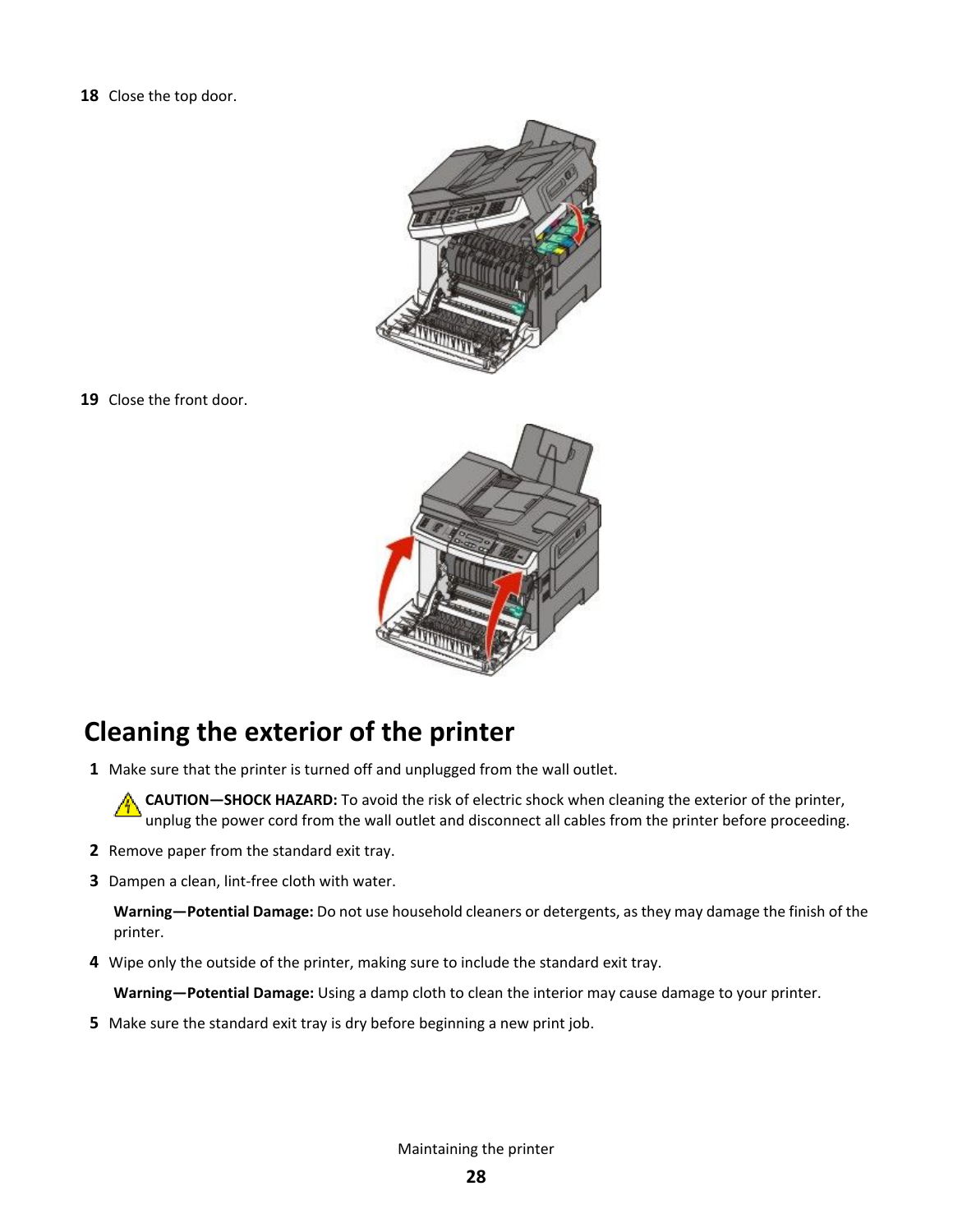# <span id="page-28-0"></span>**Cleaning the scanner glass**

Clean the scanner glass if you encounter print quality problems, such as streaks on copied or scanned images.

**Note:** Clean both areas of the scanner glass and both white underside areas.

- **1** Slightly dampen a soft, lint-free cloth or paper towel with water.
- **2** Open the scanner cover.



|    | White underside ADF cover           |
|----|-------------------------------------|
|    | White underside scanner glass cover |
| З. | Scanner glass                       |
|    | ADF glass                           |

- **3** Wipe the scanner glass until it is clean and dry.
- **4** Wipe the white underside of the scanner cover until it is clean and dry.
- **5** Close the scanner cover.

# **Moving the printer**

### **Before moving the printer**

**CAUTION—POTENTIAL INJURY:** The printer weight is greater than 18 kg (40 lb) and requires two or more trained personnel to move it safely.

**CAUTION—POTENTIAL INJURY:** Before moving the printer, follow these guidelines to avoid personal injury or printer damage:

- **•** Turn the printer off using the power switch, and then unplug the power cord from the wall outlet.
- **•** Disconnect all cords and cables from the printer before moving it.